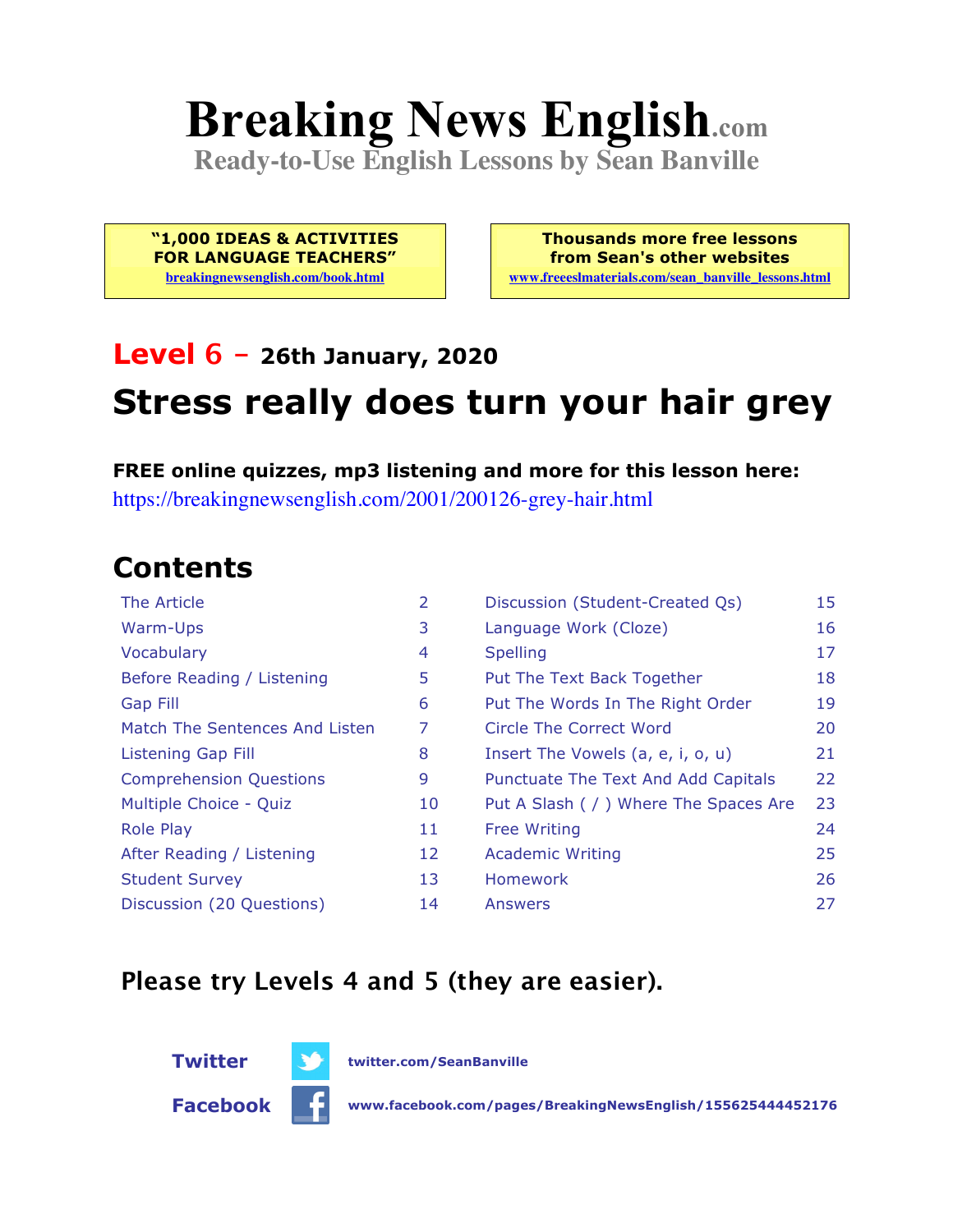### **THE ARTICLE**

From https://breakingnewsenglish.com/2001/200126-grey-hair.html

Scientists have discovered that stress is one factor in turning our hair grey, white or silver - at least, in mice. Stem cell biologists from Harvard University in the USA conducted a series of tests on mice to ascertain the effects of stress on the rodents. The scientists injected the mice with an ingredient found in chili peppers that gives them their heat. The compound made the mice stressed. This caused a hair-colouring pigment in the mice to go into overdrive as a reaction to the stress and deplete colour-regenerating stem cells. This caused the mice's hair to rapidly turn white. Lead researcher, Professor Ya-Chieh Hsu, said: "The detrimental impact of stress that we discovered was beyond what I imagined."

People have wondered for centuries about the link between stress and greying hair. It is believed that France's Queen Marie Antoinette's hair turned white the night before she was beheaded during the French Revolution in the late-eighteenth century. More recently, we have witnessed the locks of presidents and other world leaders quickly lose color. The strains of leadership seem to go to the roots of things, especially hair follicles. Professor Hsu said the loss of the pigmentregenerating stem cells cannot be reversed. She said: "Once they're gone, you can't regenerate pigment any more. The damage is permanent." Worryingly, she hypothesised that stress could be responsible for accelerating the aging process.

Sources: https://www.**thesun.co.uk**/news/10800966/stress-cause-hair-to-go-grey/ https://www.**the-scientist.com**/news-opinion/stress-turns-hair-gray-by-depleting-pigmentproducing-stem-cells-67004 https://**metro.co.uk**/2020/01/23/yes-stress-really-turn-hair-grey-12107764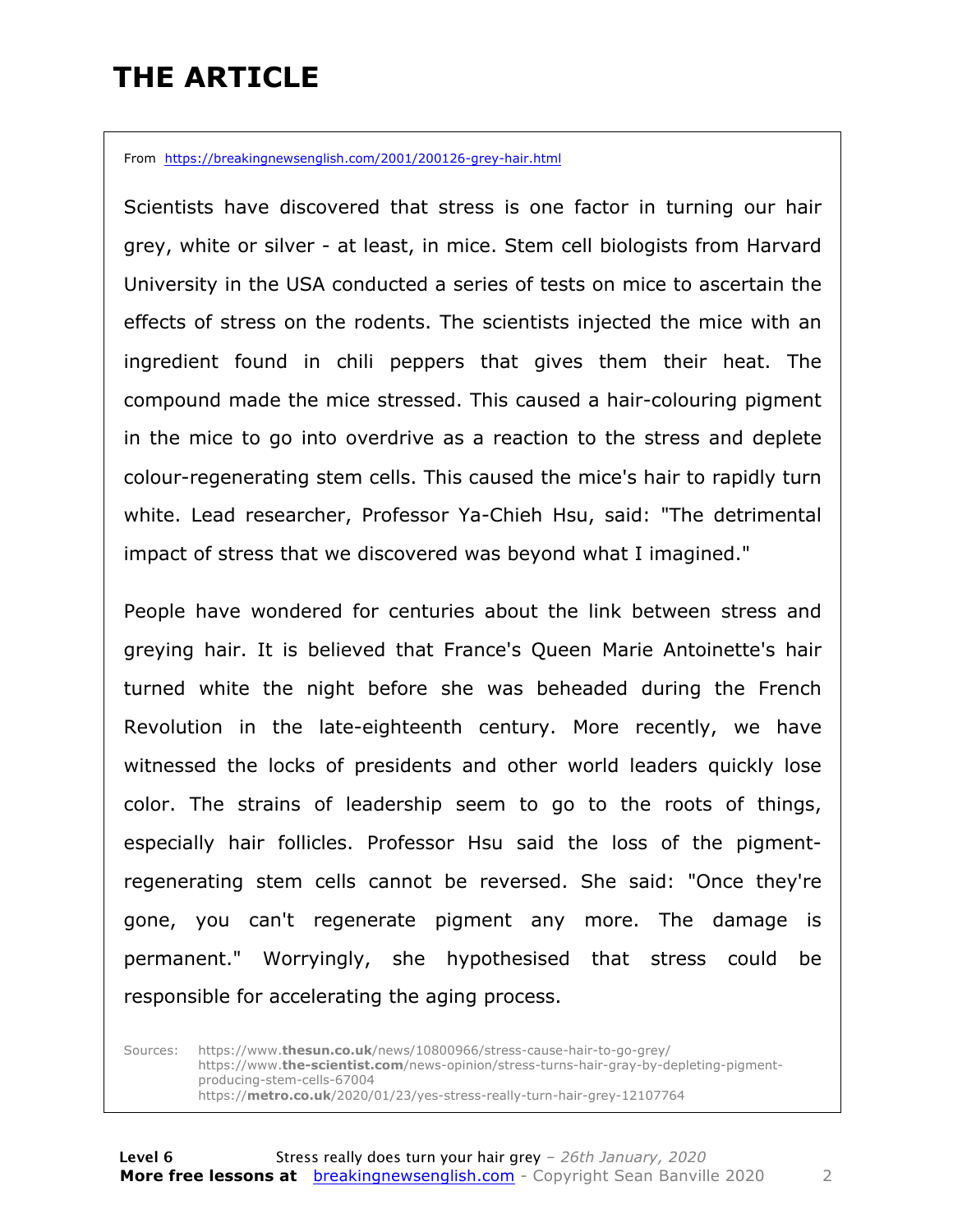#### **WARM-UPS**

**1. GREY HAIR:** Students walk around the class and talk to other students about grey hair. Change partners often and share your findings.

**2. CHAT:** In pairs / groups, talk about these topics or words from the article. What will the article say about them? What can you say about these words and your life?

scientists / stress / biologists / effects / mice / chili peppers / hair colour / reaction / centuries / eighteenth century / presidents / world leaders / hair follicles / cells / aging

Have a chat about the topics you liked. Change topics and partners frequently.

**3. NO HAIR:** Students A strongly believe having no hair is better than having hair; Students B **strongly** believe the opposite. Change partners again and talk about your conversations.

**4. HAIR:** What can we do about these hair problems? How worried are you about them? Complete this table with your partner(s). Change partners often and share what you wrote.

|                   | <b>What We Can Do</b> | <b>How Worried Are You?</b> |
|-------------------|-----------------------|-----------------------------|
| Greying           |                       |                             |
| <b>Balding</b>    |                       |                             |
| Split ends        |                       |                             |
| Dandruff          |                       |                             |
| Greasy hair       |                       |                             |
| Unmanageable hair |                       |                             |

**5. MICE:** Spend one minute writing down all of the different words you associate with the word "mice". Share your words with your partner(s) and talk about them. Together, put the words into different categories.

**6. STRESS:** Rank these with your partner. Put the most stressful things at the top. Change partners often and share your rankings.

- Money
- Exams
- Family
- Weight
- English level
- Family
- Neighbours
- Public transport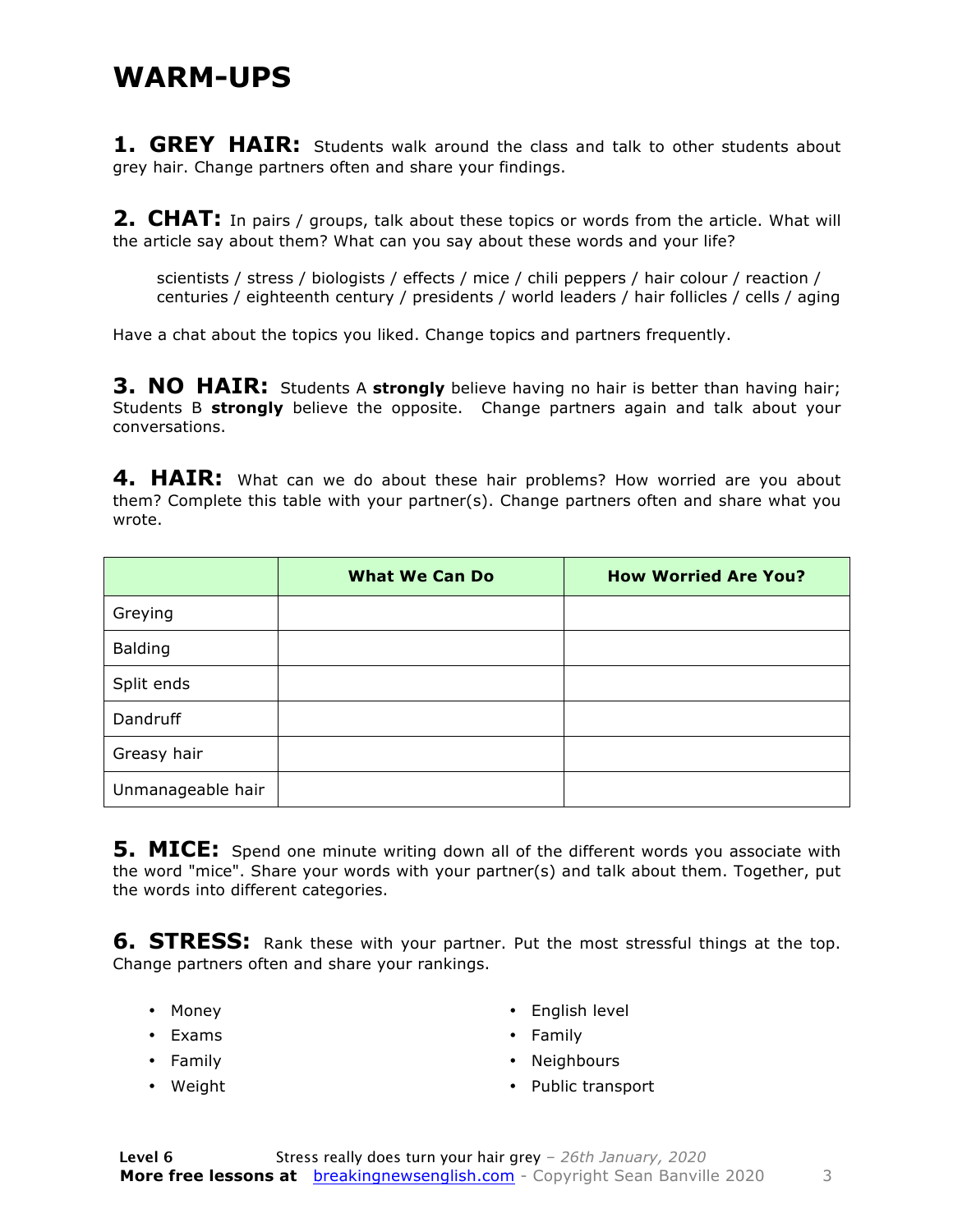### **VOCABULARY MATCHING**

#### **Paragraph 1**

| 1.  | factor      | a. | A component part or element of something.                                                            |
|-----|-------------|----|------------------------------------------------------------------------------------------------------|
| 2.  | stem cell   | b. | A circumstance, fact, or influence that<br>contributes to a result or outcome.                       |
| 3.  | ascertain   | c. | Find something out for sure; make sure of.                                                           |
| 4.  | ingredient  | d. | The natural coloring matter of animal or<br>plant tissue.                                            |
| 5.  | compound    | e. | Tending to cause harm.                                                                               |
| 6.  | pigment     | f. | A cell which is capable of giving rise to<br>millions more cells of the same type.                   |
| 7.  | detrimental | g. | A thing that is composed of two or more<br>separate elements; a mixture.                             |
|     | Paragraph 2 |    |                                                                                                      |
| 8.  | beheaded    | h. | A state of tension or exhaustion resulting<br>from severe demands on one's strength or<br>resources. |
| 9.  | witnessed   | i. | Increase in speed, amount or extent.                                                                 |
| 10. | locks       | j. | Regrow new tissue to replace lost or injured<br>tissue.                                              |
| 11. | strain      | k. | A piece of a person's hair.                                                                          |
| 12. | follicles   | Ι. | The bag of cells and connective tissue which<br>surrounds the root of a hair.                        |
| 13. | regenerate  | m. | Cut off the head off someone, especially for<br>an execution.                                        |
|     |             |    |                                                                                                      |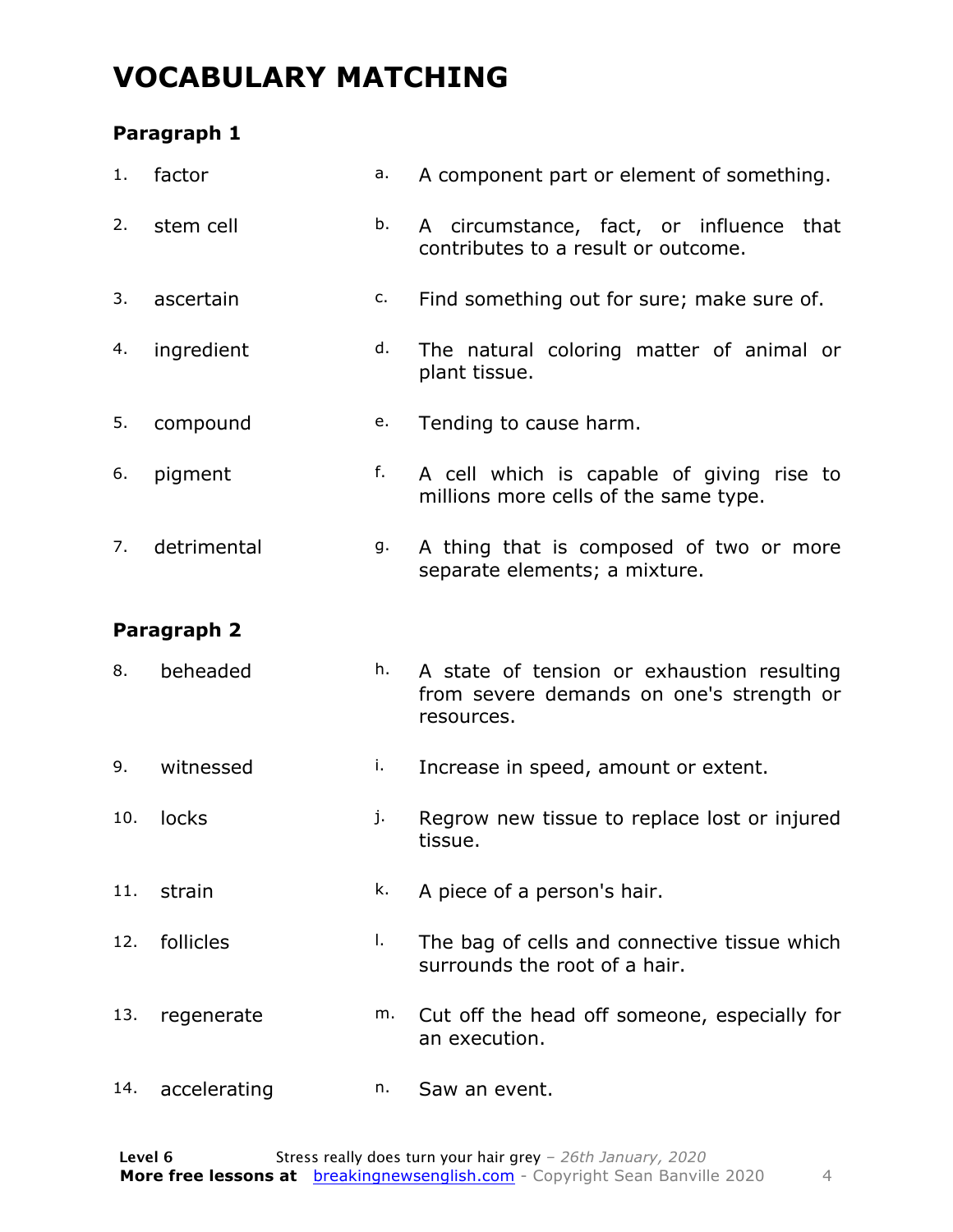### **BEFORE READING / LISTENING**

From https://breakingnewsenglish.com/2001/200126-grey-hair.html

#### **1. TRUE / FALSE:** Read the headline. Guess if a-h below are true (T) or false (F).

- a. The article said scientists found three factors that turn our hair grey. **T / F**
- b. Scientists did many tests on mice and monkeys. **T / F**
- c. Scientists gave chilli pepper to mice to make them stressed. **T / F**
- d. The test results were just what a researcher imagined they would be. **T / F**
- e. A queen's hair supposedly went white the night before she lost her head. **T / F**
- f. The article says the pressures of leadership turns hair white. **T / F**
- g. The loss of the colouring pigment can be reversed. **T / F**
- h. A professor said stress is the major cause of aging. **T / F**

#### **2. SYNONYM MATCH:**

Match the following synonyms. The words in **bold** are from the news article.

- **1. factor**
- **2. conducted**
- **3. ingredient**
- **4. deplete**
- **5. detrimental**
- **6. beheaded**
- **7. strains**
- **8. reversed**
- **9. pigment**
- **10. accelerating**
- a. hastening
- b. use up
- c. decapitated
- d. carried out
- e. colour
- f. harmful
- g. altered
- h. element
- i. stresses
- j. constituent

#### **3. PHRASE MATCH:** (Sometimes more than one choice is possible.)

- 1. Scientists have discovered that
- 2. Stem cell biologists
- 3. ascertain the effects of stress
- 4. an ingredient
- 5. The detrimental
- 6. the night before she
- 7. go to the roots of things,
- 8. you can't regenerate pigment
- 9. The damage is
- 10. responsible for accelerating
- a. found in chili peppers
- b. permanent
- c. was beheaded
- d. especially hair follicles
- e. from Harvard University
- f. any more
- g. on the rodents
- h. the aging process
- i. stress is one factor
- j. impact of stress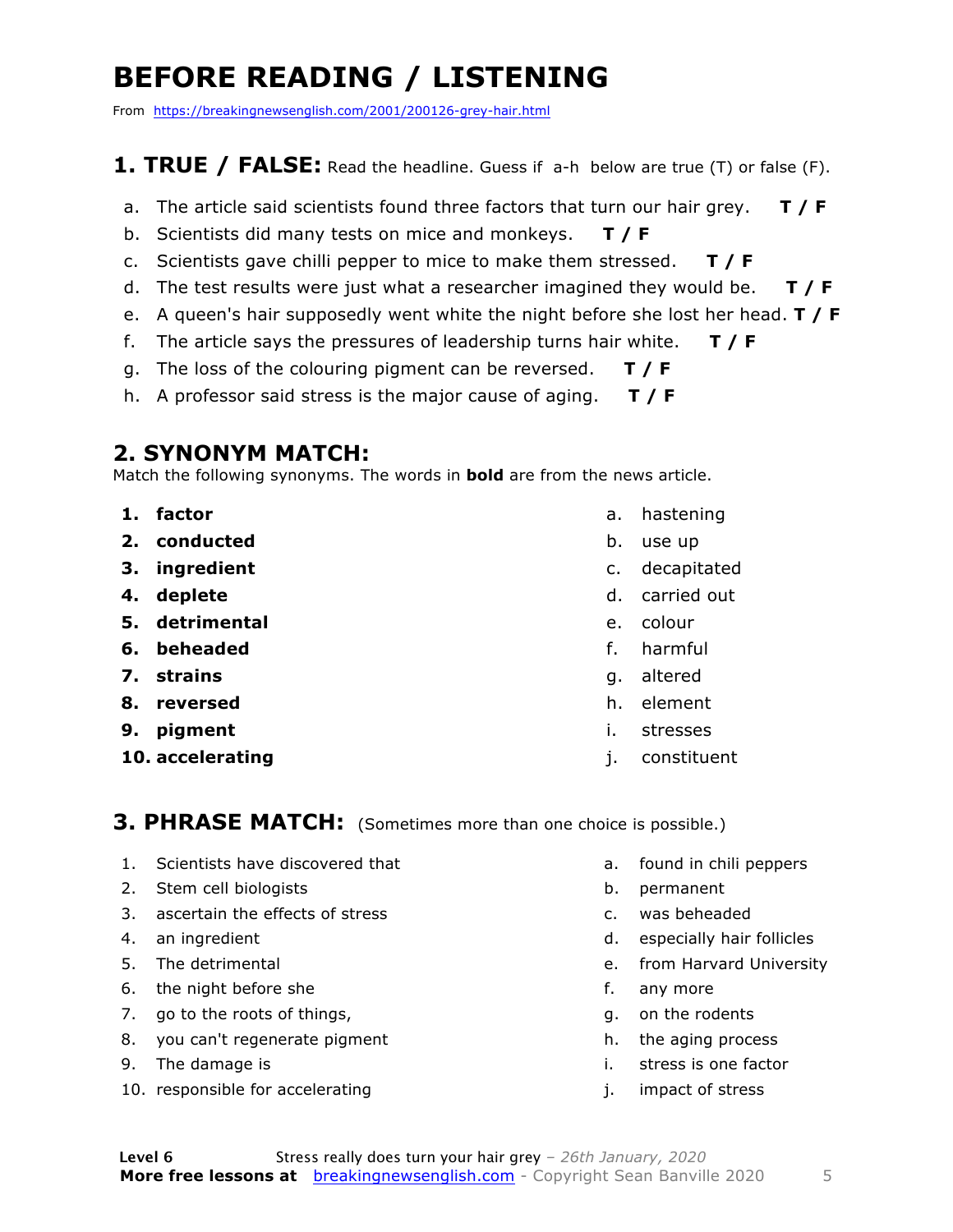### **GAP FILL**

From https://breakingnewsenglish.com/2001/200126-grey-hair.html

Scientists have discovered that stress is one (1) The linear in turning our hair grey, white or silver - at  $(2)$  \_\_\_\_\_\_\_\_\_\_\_, in mice. Stem cell biologists from Harvard University in the USA conducted a (3) \_\_\_\_\_\_\_\_\_\_\_\_ of tests on mice to ascertain the effects of stress on the (4) \_\_\_\_\_\_\_\_\_\_\_\_\_\_. The scientists injected the mice with an ingredient found in chili peppers that gives them their heat. The (5) contained the mice stressed. This caused a hair-colouring pigment in the mice to go into (6) \_\_\_\_\_\_\_\_\_\_\_\_ as a reaction to the stress and deplete colourregenerating stem cells. This caused the mice's hair to (7) \_\_\_\_\_\_\_\_\_\_\_\_ turn white. Lead researcher, Professor Ya-Chieh Hsu, said: "The detrimental impact of stress that we discovered was (8) \_\_\_\_\_\_\_\_\_\_\_\_ what I imagined." *least rodents beyond factor overdrive series rapidly compound*

People have wondered for (9) \_\_\_\_\_\_\_\_\_\_\_\_\_\_ about the link between stress and greying hair. It is believed that France's Queen Marie Antoinette's hair turned white the night before she was (10) \_\_\_\_\_\_\_\_\_\_\_\_ during the French Revolution in the lateeighteenth century. More recently, we have  $(11)$ the locks of presidents and other world leaders quickly lose color. The (12) \_\_\_\_\_\_\_\_\_\_\_\_ of leadership seem to go to the roots of things, especially hair (13) \_\_\_\_\_\_\_\_\_\_\_\_. Professor Hsu said the loss of the pigment-regenerating stem cells cannot be reversed. She said: "Once they're gone, you can't (14) pigment any more. The damage is  $(15)$  \_\_\_\_\_\_\_\_\_\_\_\_\_." Worryingly, she hypothesised that stress could be responsible for accelerating the aging  $(16)$  \_\_\_\_\_\_\_\_\_\_\_\_\_\_. *strains beheaded permanent follicles process centuries witnessed regenerate*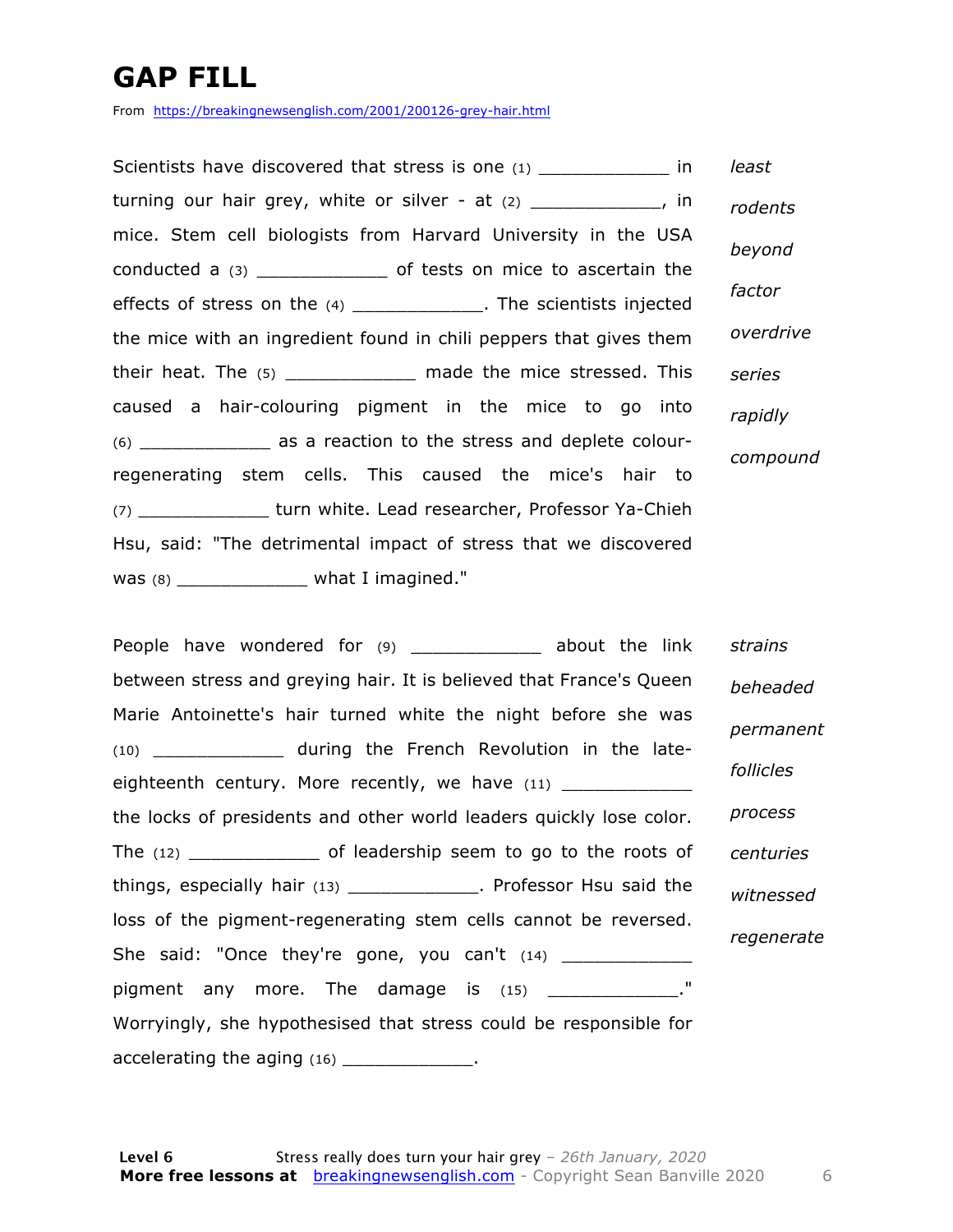#### **LISTENING – Guess the answers. Listen to check.**

From https://breakingnewsenglish.com/2001/200126-grey-hair.html

| 1) conducted a series of tests on mice to ascertain the effects of stress               |
|-----------------------------------------------------------------------------------------|
| a. on the residents                                                                     |
| b. on the recent                                                                        |
| c. on the rodents                                                                       |
| d. on the rodeo nuts                                                                    |
| 2) injected the mice with an ingredient found in chili peppers that gives ______        |
| a. them their hot                                                                       |
| b. them their warm                                                                      |
| c. them their heating                                                                   |
| d. them their heat                                                                      |
| 3) go into overdrive as a reaction to the stress and deplete colour-regenerating ______ |
| a. stem cells                                                                           |
| b. storm cells                                                                          |
| c. stern cells                                                                          |
| d. stone cells                                                                          |
| 4) This caused the mice's hair to _______ white                                         |
|                                                                                         |
| a. rapidly turns<br>b. rapidly turn                                                     |
|                                                                                         |
| c. rapidly turned<br>d. rapidly turning                                                 |
|                                                                                         |
| 5) The detrimental impact of stress that we discovered was _______ imagined             |
| a. be yonder what I                                                                     |
| b. by yonder what I                                                                     |
| c. beer yond what I                                                                     |
| d. beyond what I                                                                        |
| 6) Queen Marie Antoinette's hair turned white the night before _______                  |
| a. she was bearded                                                                      |
| b. she was behest                                                                       |
| c. she was beyond                                                                       |
| d. she was beheaded                                                                     |
| 7) strains of leadership seem to go to the roots of things, especially _________        |
| a. hair folly calls                                                                     |
| b. hair folly cells                                                                     |
| c. hair follicles                                                                       |
| d. hair falling calls                                                                   |
| 8) Professor Hsu said the loss of the pigment-regenerating stem cells _______           |
| a. cannot be reserved                                                                   |
| b. cannot be regaled                                                                    |
| c. cannot be resealed                                                                   |
| d. cannot be reversed                                                                   |
| 9) She said: "Once they're gone, you can't regenerate ______ more"                      |
| a. pig meant any                                                                        |
| b. pigment any                                                                          |
| c. pig mint any                                                                         |
| d. pigging any                                                                          |
| 10) hypothesised that stress could be responsible for accelerating the _______          |
| a. age in process                                                                       |
| b. aching process                                                                       |
| c. aging process                                                                        |
| d. raging process                                                                       |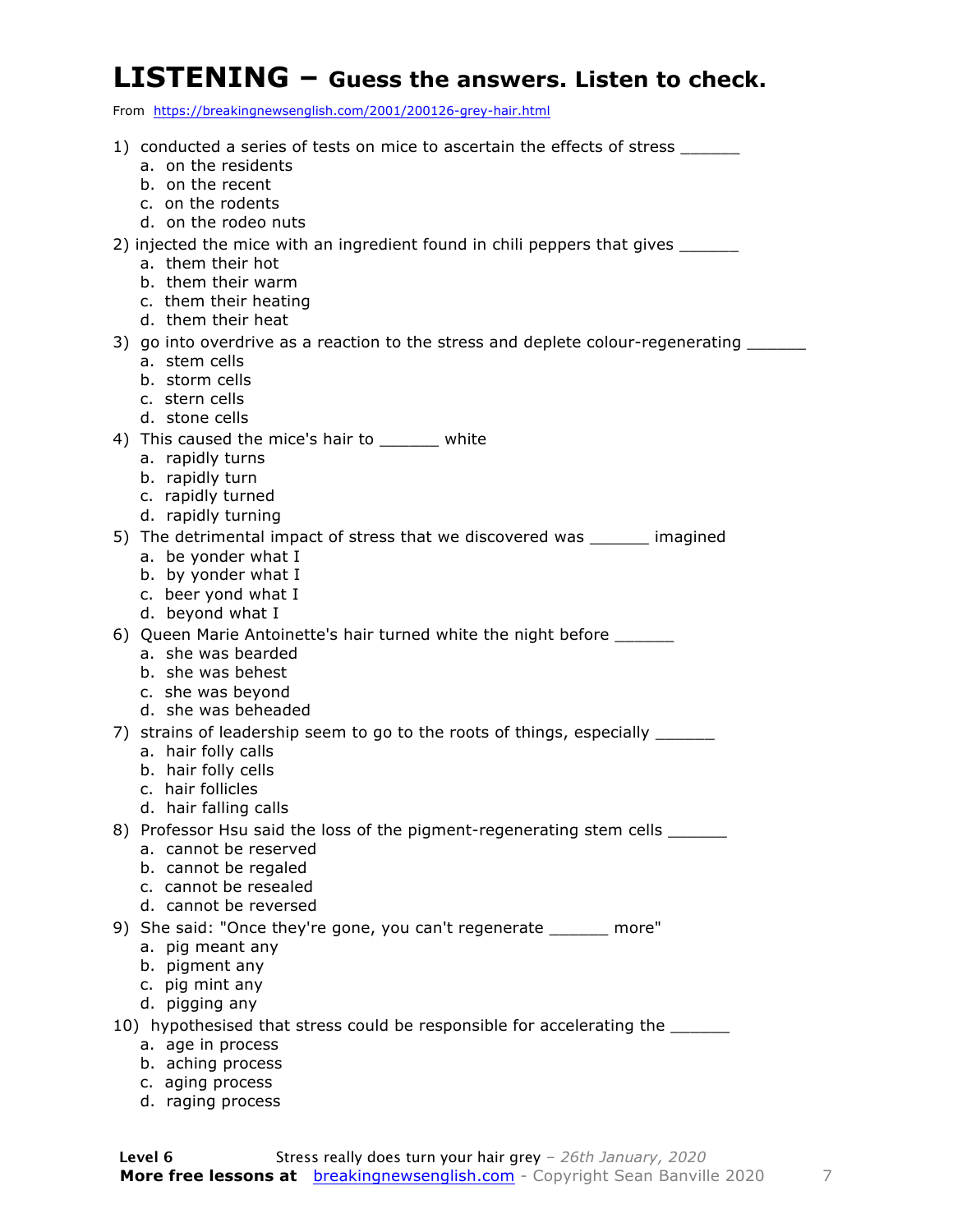#### **LISTENING – Listen and fill in the gaps**

From https://breakingnewsenglish.com/2001/200126-grey-hair.html

Scientists have discovered that stress is one (1) our courhair grey, white or silver - at least, in mice. Stem cell biologists from Harvard University in the USA (2) \_\_\_\_\_\_\_\_\_\_\_\_\_\_\_\_\_\_\_ of tests on mice to ascertain the effects of stress on the rodents. The scientists injected the mice with (3) \_\_\_\_\_\_\_\_\_\_\_\_\_\_\_\_\_\_\_\_\_\_\_\_ in chili peppers that gives them their heat. The compound made the mice stressed. This caused a hair-colouring pigment in the mice to (4) \_\_\_\_\_\_\_\_\_\_\_\_\_\_\_\_\_\_\_ as a reaction to the stress and (5) \_\_\_\_\_\_\_\_\_\_\_\_\_\_\_\_\_\_\_\_\_\_\_\_\_\_\_ stem cells. This caused the mice's hair to rapidly turn white. Lead researcher, Professor Ya-Chieh Hsu, said: "The detrimental impact of stress that we discovered (6)  $\qquad \qquad$  I imagined."

People have (7) \_\_\_\_\_\_\_\_\_\_\_\_\_\_\_\_\_\_\_\_\_\_\_\_\_ about the link between stress and greying hair. It is believed that France's Queen Marie Antoinette's hair turned white the night before she (8) \_\_\_\_\_\_\_\_\_\_\_\_\_\_\_\_\_\_\_\_\_\_\_\_ the French Revolution in the late-eighteenth century. More recently, we have (9) \_\_\_\_\_\_\_\_\_\_\_\_\_\_\_\_\_\_\_ of presidents and other world leaders quickly lose color. The strains of leadership seem to go to  $(10)$ things, especially hair follicles. Professor Hsu said the loss of the pigmentregenerating stem cells cannot be reversed. She said: "Once they're gone, you can't regenerate (11) and the setting of the damage is permanent." Worryingly, she hypothesised that stress could be responsible for accelerating  $(12)$  \_\_\_\_\_\_\_\_\_\_\_\_\_\_\_\_\_\_\_\_\_\_.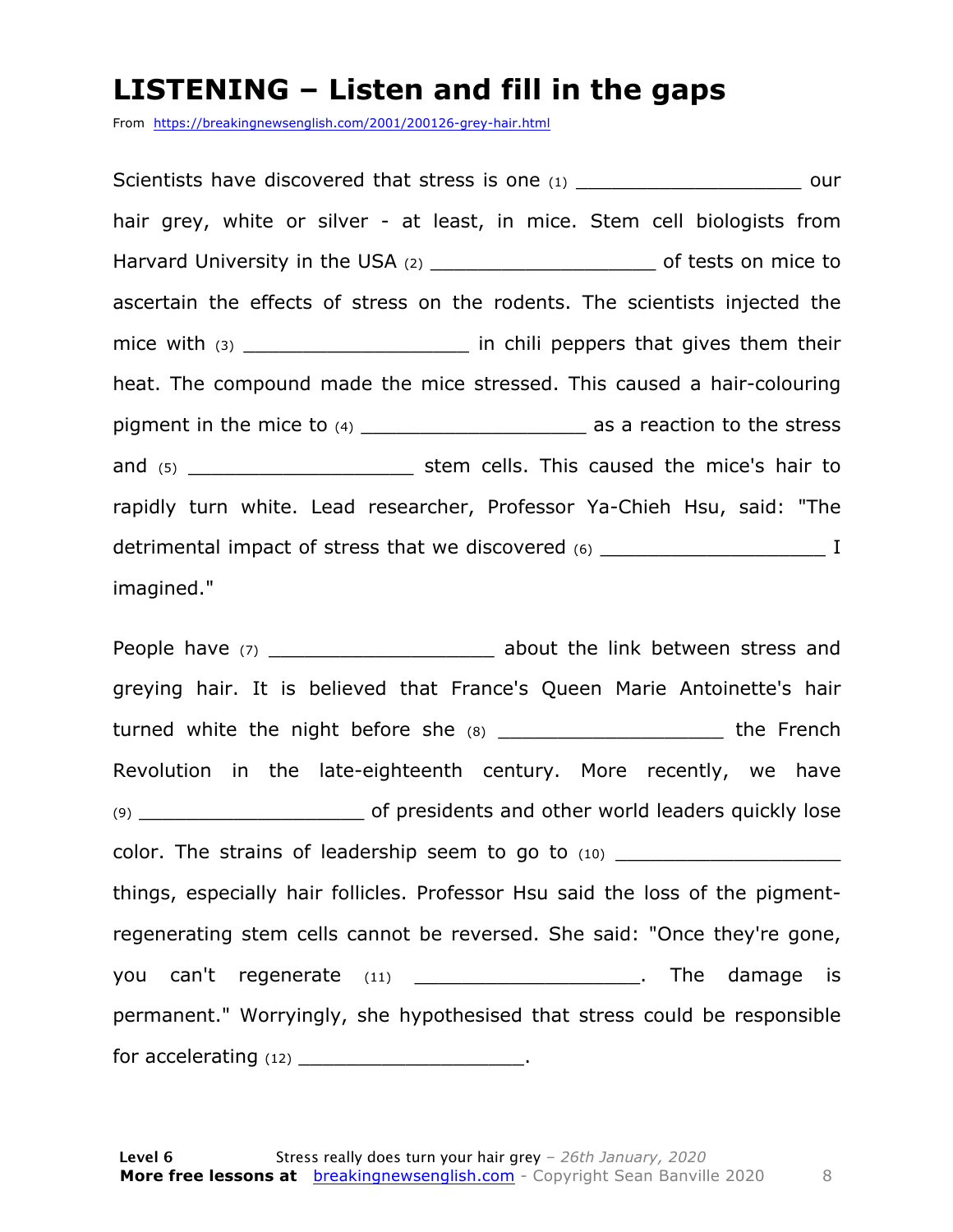### **COMPREHENSION QUESTIONS**

From https://breakingnewsenglish.com/2001/200126-grey-hair.html

- 1. How many hair-greying factors did scientists discover?
- 2. What university conducted this research?
- 3. What did researchers inject an ingredient of into test mice?
- 4. What happened to colour-regenerating stem cells after an injection?
- 5. What did a researcher say about the detrimental impact of stress?
- 6. For how long have people worried about stress and greying hair?
- 7. Whose locks have we seen lose colour in recent times?
- 8. Where do the strains of leadership go to besides the roots of things?
- 9. What did the researcher say about the damage to the pigment?
- 10. What other thing did the researcher say stress might accelerate?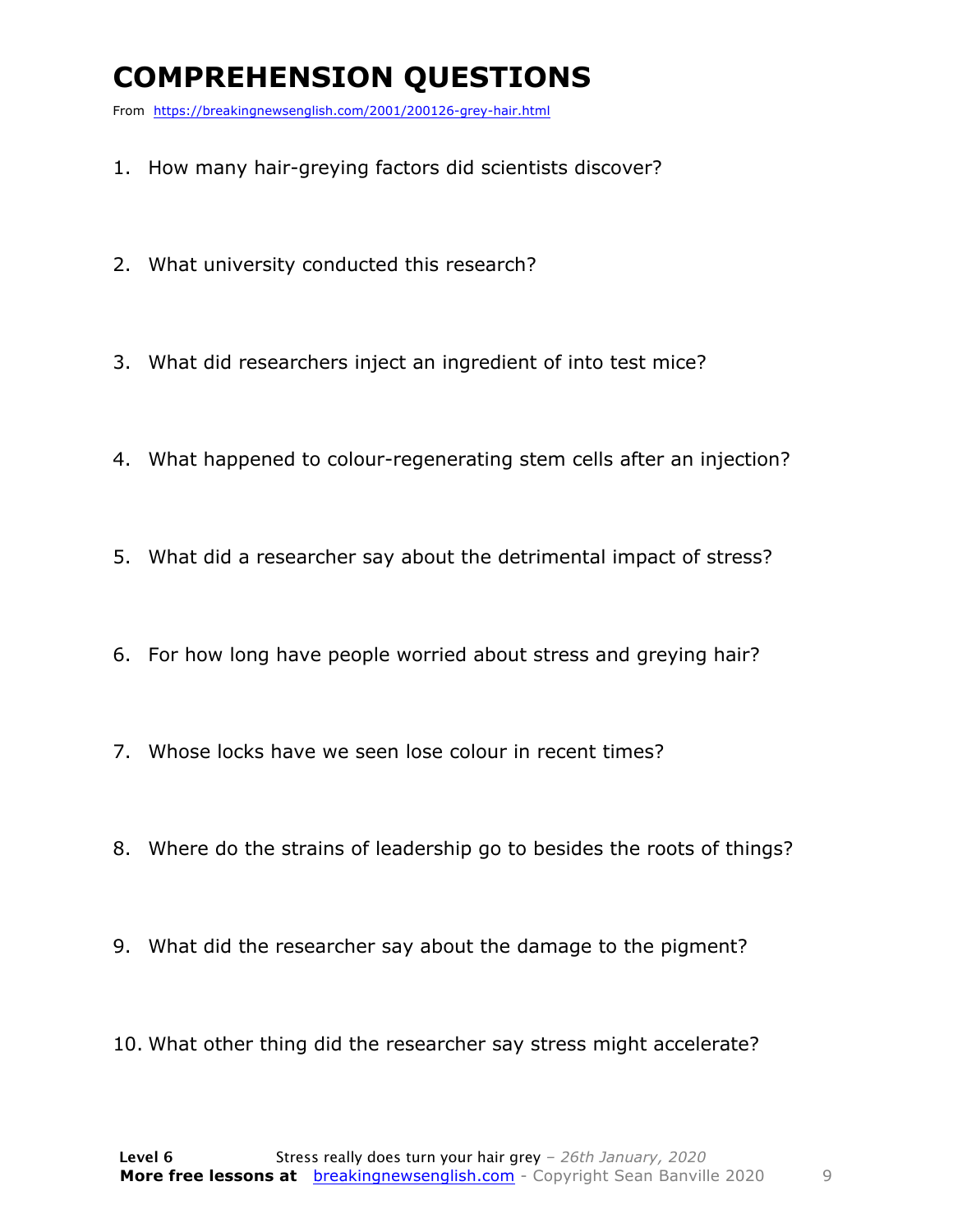### **MULTIPLE CHOICE - QUIZ**

From https://breakingnewsenglish.com/2001/200126-grey-hair.html

1) How many hair-greying factors

did scientists discover?

- a) four
- b) one
- c) three
- d) two

2) What university conducted this research?

- a) Beijing
- b) Sorbonne
- c) Harvard
- d) Oxford

3) What did researchers inject an ingredient of into test mice?

- a) pepper
- b) tea
- c) salt
- d) chili peppers
- 4) What happened to colourregenerating stem cells after an

injection?

- a) they made the mice run faster
- b) they were depleted
- c) they revived
- d) they changed colour

5) What did a researcher say about the detrimental impact of stress?

- a) it was beyond what she imagined
- b) nothing
- c) she was not surprised
- d) she was impressed

6) For how long have people worried about stress and greying hair?

- a) centuries
- b) dozens of years
- c) millennia
- d) decades

7) Whose locks have we seen lose colour in recent times?

- a) teenagers
- b) babies
- c) actors
- d) presidents
- 8) Where do the strains of leadership
- go to besides the roots of things?
- a) split ends
- b) the scalp
- c) hair follicles
- d) dandruff
- 9) What did the researcher say about
- the damage to the pigment?
- a) it was interesting
- b) nothing
- c) it isn't a problem
- d) it is permanent

10) What other thing did the researcher say stress might accelerate?

- a) poor eyesight
- b) ageing
- c) weight gain
- d) dementia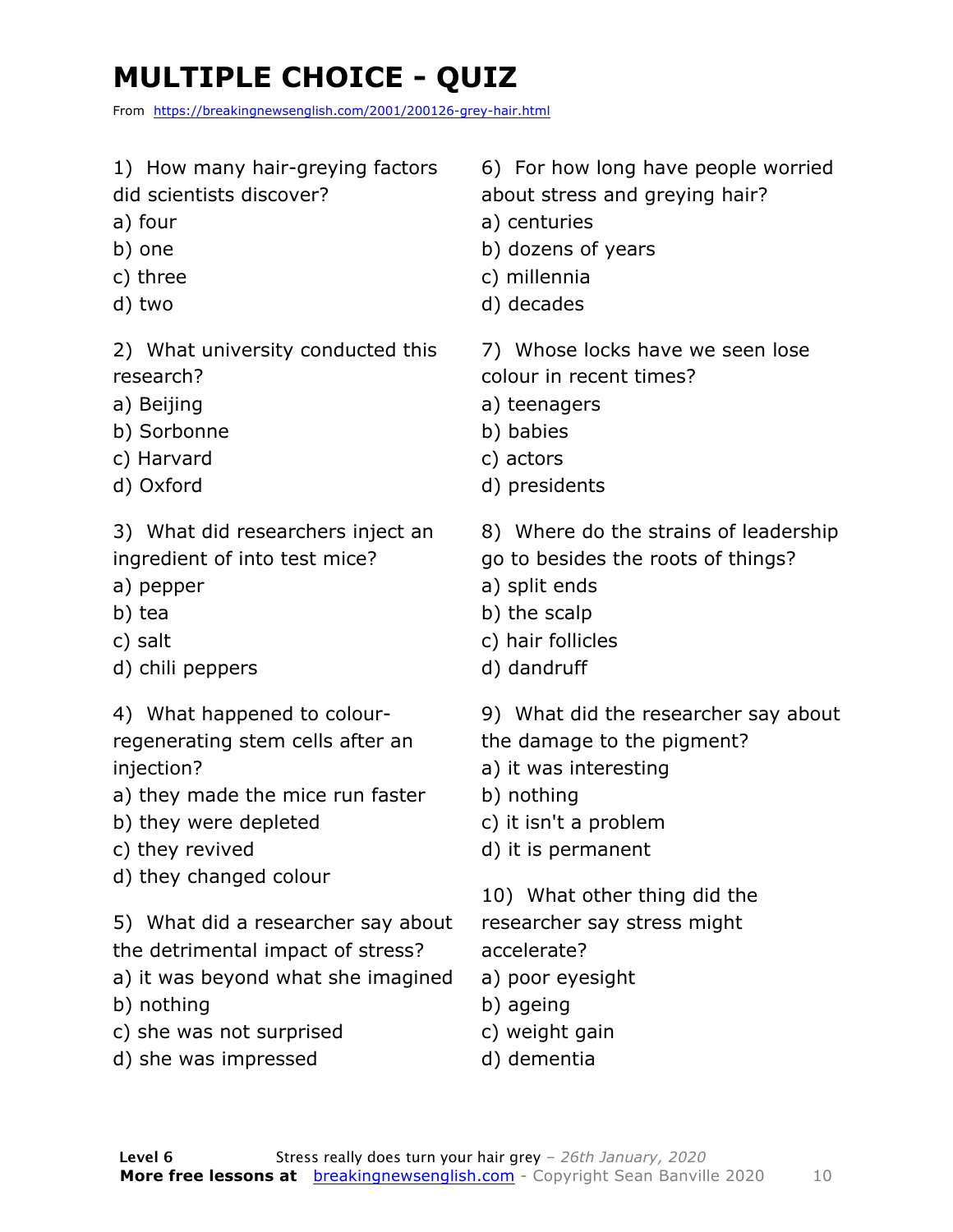### **ROLE PLAY**

From https://breakingnewsenglish.com/2001/200126-grey-hair.html

#### **Role A – Money**

You think money is the most stressful thing. Tell the others three reasons why. Tell them what is wrong with their things. Also, tell the others which is the least stressful of these (and why): English level, public transport or family.

#### **Role B – English Level**

You think English level is the most stressful thing. Tell the others three reasons why. Tell them what is wrong with their things. Also, tell the others which is the least stressful of these (and why): money, public transport or family.

#### **Role C – Public Transport**

You think public transport is the most stressful thing. Tell the others three reasons why. Tell them what is wrong with their things. Also, tell the others which is the least stressful of these (and why): English level, money or family.

#### **Role D – Family**

You think family is the most stressful thing. Tell the others three reasons why. Tell them what is wrong with their things. Also, tell the others which is the least stressful of these (and why): English level, public transport or money.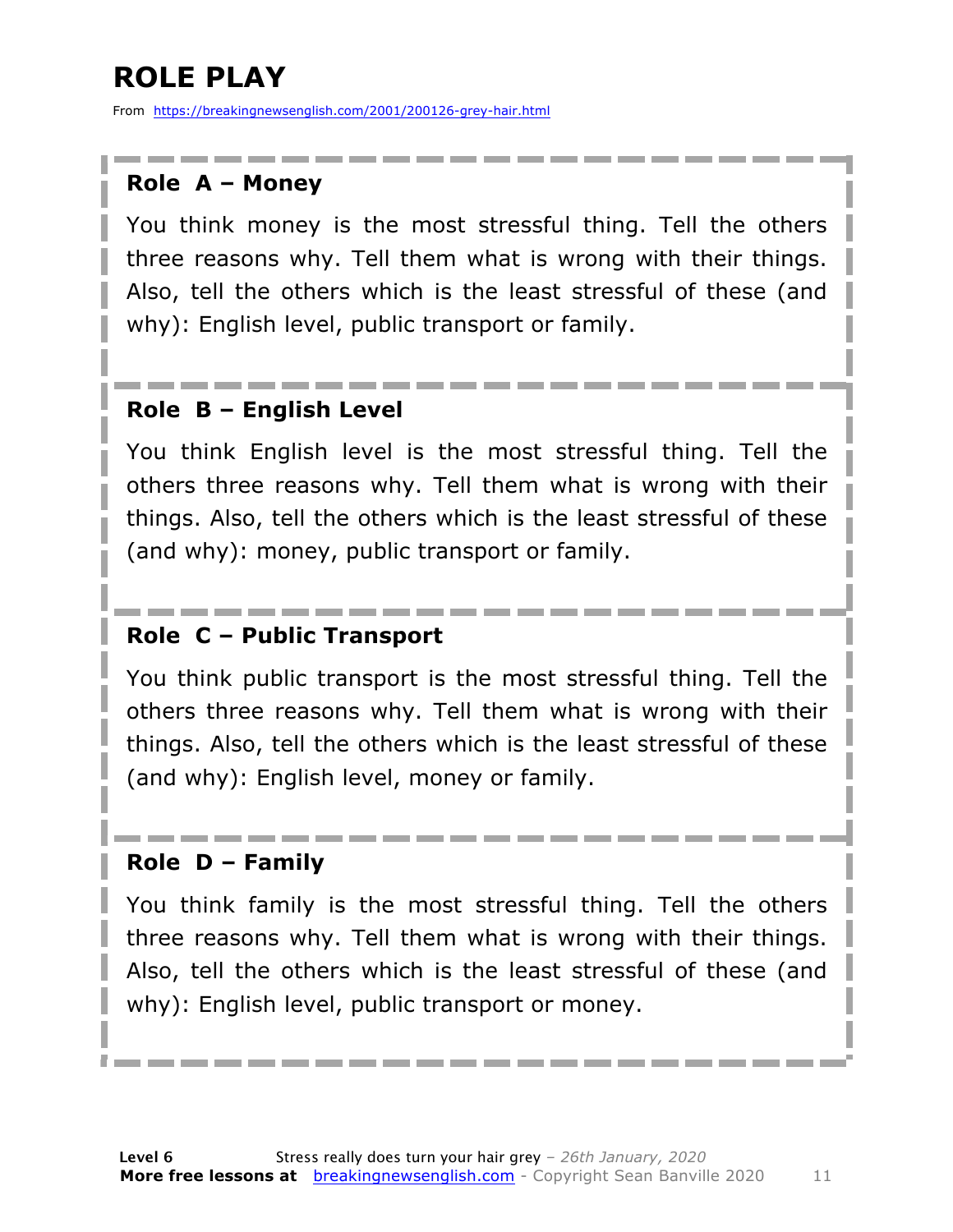### **AFTER READING / LISTENING**

From https://breakingnewsenglish.com/2001/200126-grey-hair.html

1. WORD SEARCH: Look in your dictionary / computer to find collocates, other meanings, information, synonyms … for the words 'grey' and 'hair'.

| grey | hair |
|------|------|
|      |      |
|      |      |
|      |      |

- Share your findings with your partners.
- Make questions using the words you found.
- Ask your partner / group your questions.

**2. ARTICLE QUESTIONS:** Look back at the article and write down some questions you would like to ask the class about the text.

- Share your questions with other classmates / groups.
- Ask your partner / group your questions.

**3. GAP FILL:** In pairs / groups, compare your answers to this exercise. Check your answers. Talk about the words from the activity. Were they new, interesting, worth learning…?

**4. VOCABULARY:** Circle any words you do not understand. In groups, pool unknown words and use dictionaries to find their meanings.

**5. TEST EACH OTHER:** Look at the words below. With your partner, try to recall how they were used in the text:

| $\cdot$ link |
|--------------|
| • night      |
| • locks      |
| • roots      |
| $\cdot$ gone |
| • process    |
|              |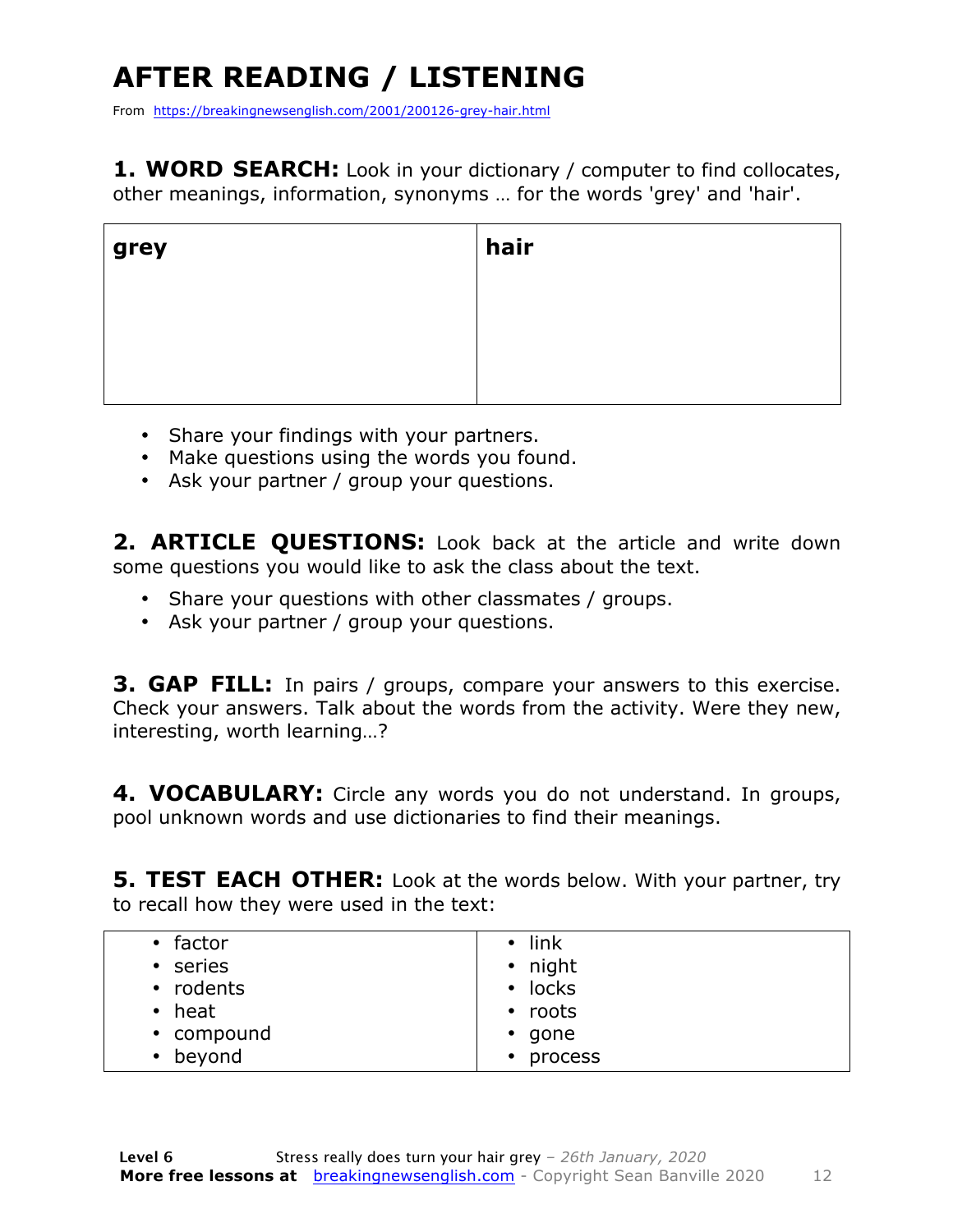### **GREY HAIR SURVEY**

From https://breakingnewsenglish.com/2001/200126-grey-hair.html

Write five GOOD questions about grey hair in the table. Do this in pairs. Each student must write the questions on his / her own paper.

When you have finished, interview other students. Write down their answers.

|      | STUDENT 1 | STUDENT 2 | STUDENT 3 |
|------|-----------|-----------|-----------|
| Q.1. |           |           |           |
| Q.2. |           |           |           |
| Q.3. |           |           |           |
| Q.4. |           |           |           |
| Q.5. |           |           |           |

- Now return to your original partner and share and talk about what you found out. Change partners often.
- Make mini-presentations to other groups on your findings.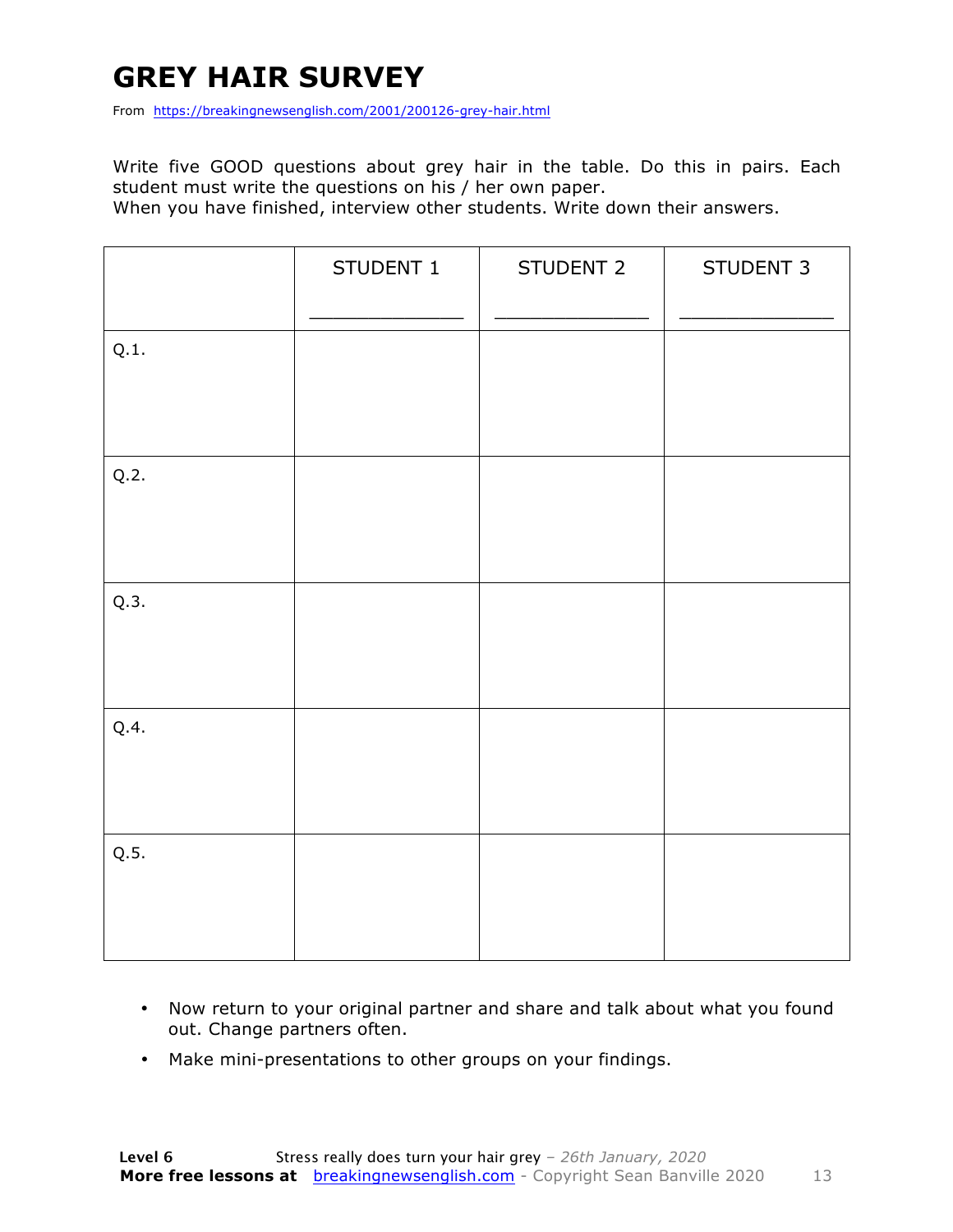### **GREY HAIR DISCUSSION**

STUDENT A's QUESTIONS (Do not show these to student B)

- 1. What did you think when you read the headline?
- 2. What images are in your mind when you hear the word 'grey'?
- 3. What do you think of your hair?
- 4. What is the best hair colour?
- 5. What stress is there in your life?
- 6. What is the best hair colour to have?
- 7. What do you think of people with grey hair?
- 8. Is grey hair better than being bald?
- 9. Would you dye your hair to cover the grey?
- 10. Would you wear a wig to hide your grey hair?

*Stress really does turn your hair grey – 26th January, 2020* Thousands more free lessons at breakingnewsenglish.com

-----------------------------------------------------------------------------

#### **GREY HAIR DISCUSSION**

STUDENT B's QUESTIONS (Do not show these to student A)

- 11. Did you like reading this article? Why/not?
- 12. What do you think of when you hear the word 'hair'?
- 13. What do you think about what you read?
- 14. Would life be better without hair?
- 15. What do you think of our hair turning grey?
- 16. What is the best way to deal with stress?
- 17. Would you quit a job that was turning your hair grey?
- 18. How can we best look after our hair?
- 19. Are you worried that stress could accelerate the aging process?
- 20. What questions would you like to ask the researchers?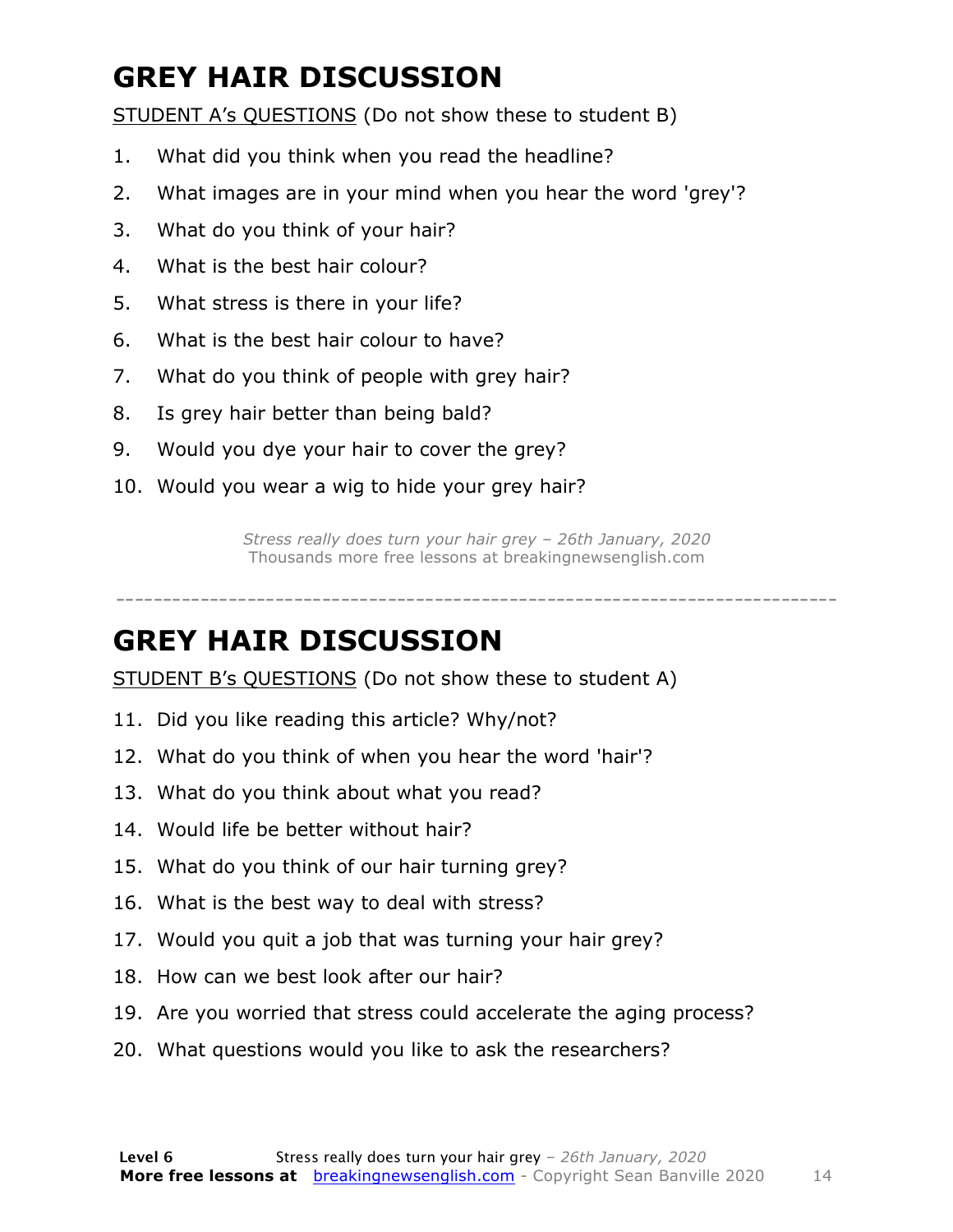### **DISCUSSION (Write your own questions)**

STUDENT A's QUESTIONS (Do not show these to student B)

| 1. |                                                                                                                                                                                                                                      |  |  |
|----|--------------------------------------------------------------------------------------------------------------------------------------------------------------------------------------------------------------------------------------|--|--|
| 2. |                                                                                                                                                                                                                                      |  |  |
| 3. |                                                                                                                                                                                                                                      |  |  |
|    |                                                                                                                                                                                                                                      |  |  |
| 4. | <u> 1989 - Johann John Stone, mars eta biztanleria (h. 1989).</u>                                                                                                                                                                    |  |  |
| 5. | <u> 1989 - Johann Stoff, deutscher Stoffen und der Stoffen und der Stoffen und der Stoffen und der Stoffen und der Stoffen und der Stoffen und der Stoffen und der Stoffen und der Stoffen und der Stoffen und der Stoffen und d</u> |  |  |
| 6. |                                                                                                                                                                                                                                      |  |  |

Copyright © breakingnewsenglish.com 2020

### **DISCUSSION (Write your own questions)**

STUDENT B's QUESTIONS (Do not show these to student A)

| 1. | <u> 1980 - Andrea Andrew Maria (h. 1980).</u>                                                                        |  |
|----|----------------------------------------------------------------------------------------------------------------------|--|
|    |                                                                                                                      |  |
| 2. |                                                                                                                      |  |
| 3. |                                                                                                                      |  |
| 4. | <u> 1980 - Jan Stein Stein, fransk politik amerikansk politik (</u>                                                  |  |
|    |                                                                                                                      |  |
| 5. | <u> 1989 - Jan Stein Stein, syn y brûn yn it sjin stiet fan it ferstjer fan it ferstjer fan it ferstjer fan it f</u> |  |
| 6. | <u> 1980 - Jan Barbarat, martin amerikan basar dan bagi dan bagi dalam basar dalam bagi dalam bagi dalam bagi da</u> |  |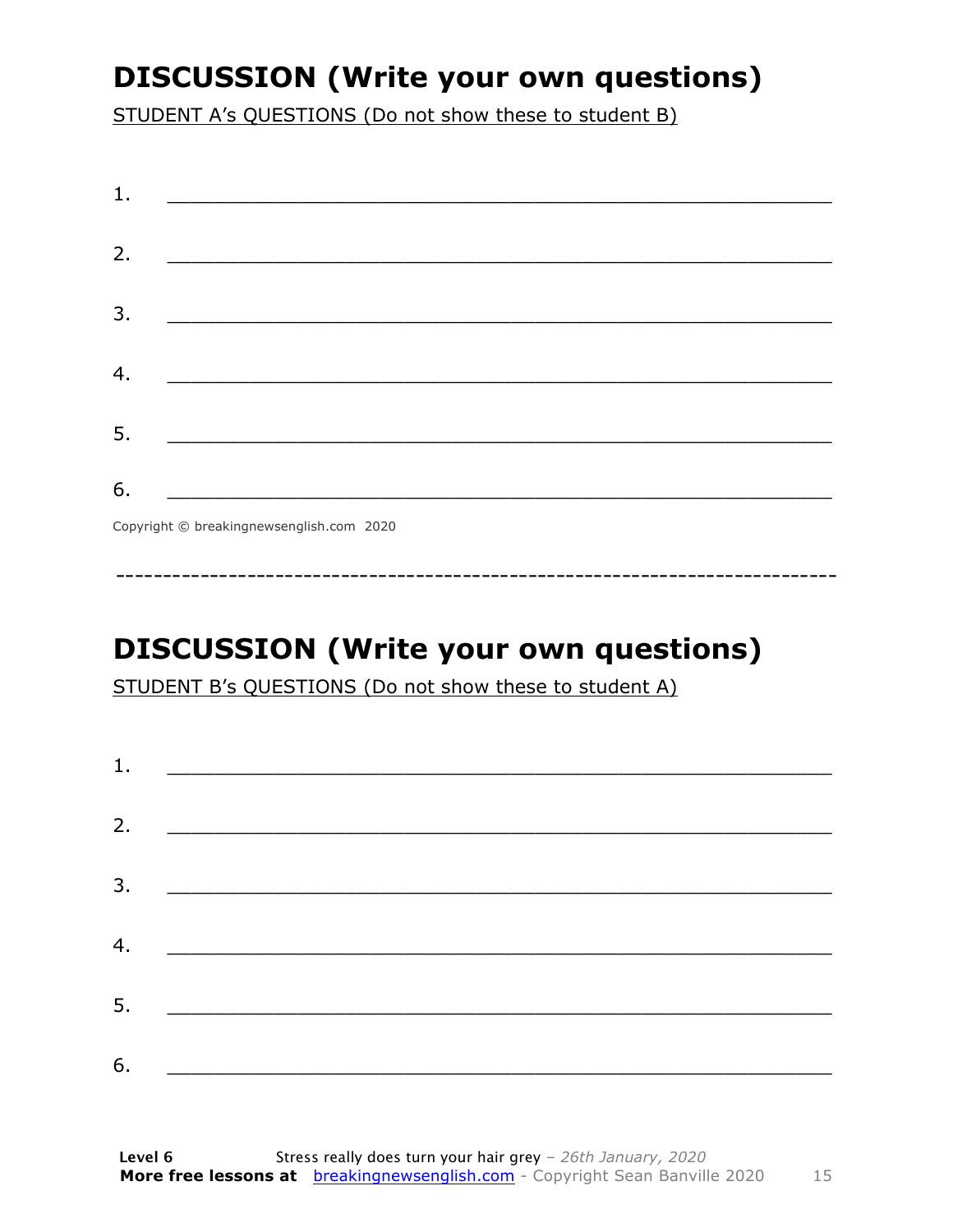### **LANGUAGE - CLOZE**

From https://breakingnewsenglish.com/2001/200126-grey-hair.html

Scientists have discovered that stress is one factor  $(1)$  turning our hair grey, white or silver - at least, in mice. Stem cell biologists from Harvard University in the USA conducted a (2) \_\_\_\_\_ of tests on mice to ascertain the effects of stress on the rodents. The scientists  $(3)$  \_\_\_\_ the mice with an ingredient found in chili peppers that gives them their  $(4)$  \_\_\_\_\_. The compound made the mice stressed. This caused a hair-colouring pigment in the mice to go into overdrive as a reaction to the stress and (5) \_\_\_\_ colour-regenerating stem cells. This caused the mice's hair to rapidly turn white. Lead researcher, Professor Ya-Chieh Hsu, said: "The detrimental impact of stress that we discovered was (6) \_\_\_\_ what I imagined."

People have (7) for centuries about the link between stress and greying hair. It is believed that France's Queen Marie Antoinette's hair turned white the night before she was (8) \_\_\_\_ during the French Revolution in the late-eighteenth century. More recently, we have witnessed the (9) \_\_\_\_ of presidents and other world leaders quickly lose color. The strains of leadership seem to go to the roots of things, especially hair (10) \_\_\_\_. Professor Hsu said the loss of the pigmentregenerating stem cells cannot be (11) \_\_\_\_\_. She said: "Once they're gone, you can't regenerate pigment any more. The damage is permanent." Worryingly, she hypothesised that stress could be responsible (12) \_\_\_\_ accelerating the aging process.

#### **Put the correct words from the table below in the above article.**

| 1.  | (a) | on        | (b) | in         | (c) | by          | (d) | at        |
|-----|-----|-----------|-----|------------|-----|-------------|-----|-----------|
| 2.  | (a) | cereal    | (b) | series     | (c) | serial      | (d) | serious   |
| 3.  | (a) | dejected  | (b) | infected   | (c) | conjectured | (d) | injected  |
| 4.  | (a) | warm      | (b) | heat       | (c) | hot         | (d) | heating   |
| 5.  | (a) | complete  | (b) | deplete    | (c) | replete     | (d) | pleat     |
| 6.  | (a) | yonder    | (b) | behest     | (c) | beyond      | (d) | behind    |
| 7.  | (a) | wandered  | (b) | winded     | (c) | wondered    | (d) | wounded   |
| 8.  | (a) | bedecked  | (b) | bejewelled | (c) | beheaded    | (d) | behemoth  |
| 9.  | (a) | licks     | (b) | lacks      | (c) | looks       | (d) | locks     |
| 10. | (a) | follicles | (b) | particles  | (c) | rallies     | (d) | popsicles |
| 11. | (a) | reversed  | (b) | backed     | (c) | reserved    | (d) | backward  |
| 12. | (a) | of        | (b) | at         | (c) | for         | (d) | on        |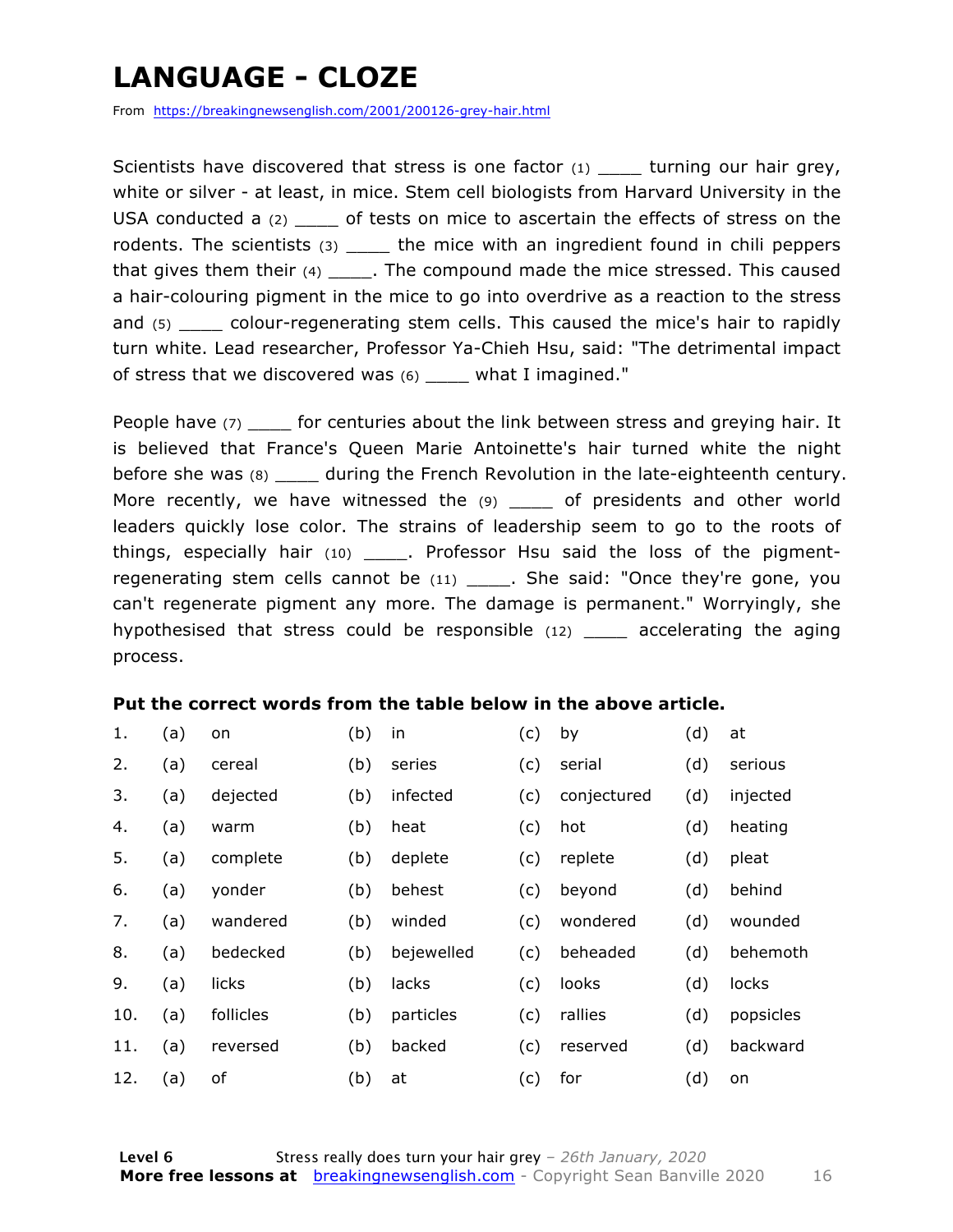### **SPELLING**

From https://breakingnewsenglish.com/2001/200126-grey-hair.html

#### **Paragraph 1**

- 1. Stem cell lstboisigo from Harvard University
- 2. the effects of stress on the drtosen
- 3. an indrteigne found in chili peppers
- 4. a hair-colouring igtpemn in the mice
- 5. deeeptl colour-regenerating stem cells
- 6. The rendmetailt impact of stress

#### **Paragraph 2**

- 7. People have enodewrd for centuries
- 8. deeahebd during the French Revolution
- 9. we have einsdwset the locks of
- 10. The irtssna of leadership
- 11. hair isllfloec
- 12. ticeenalacrg the aging process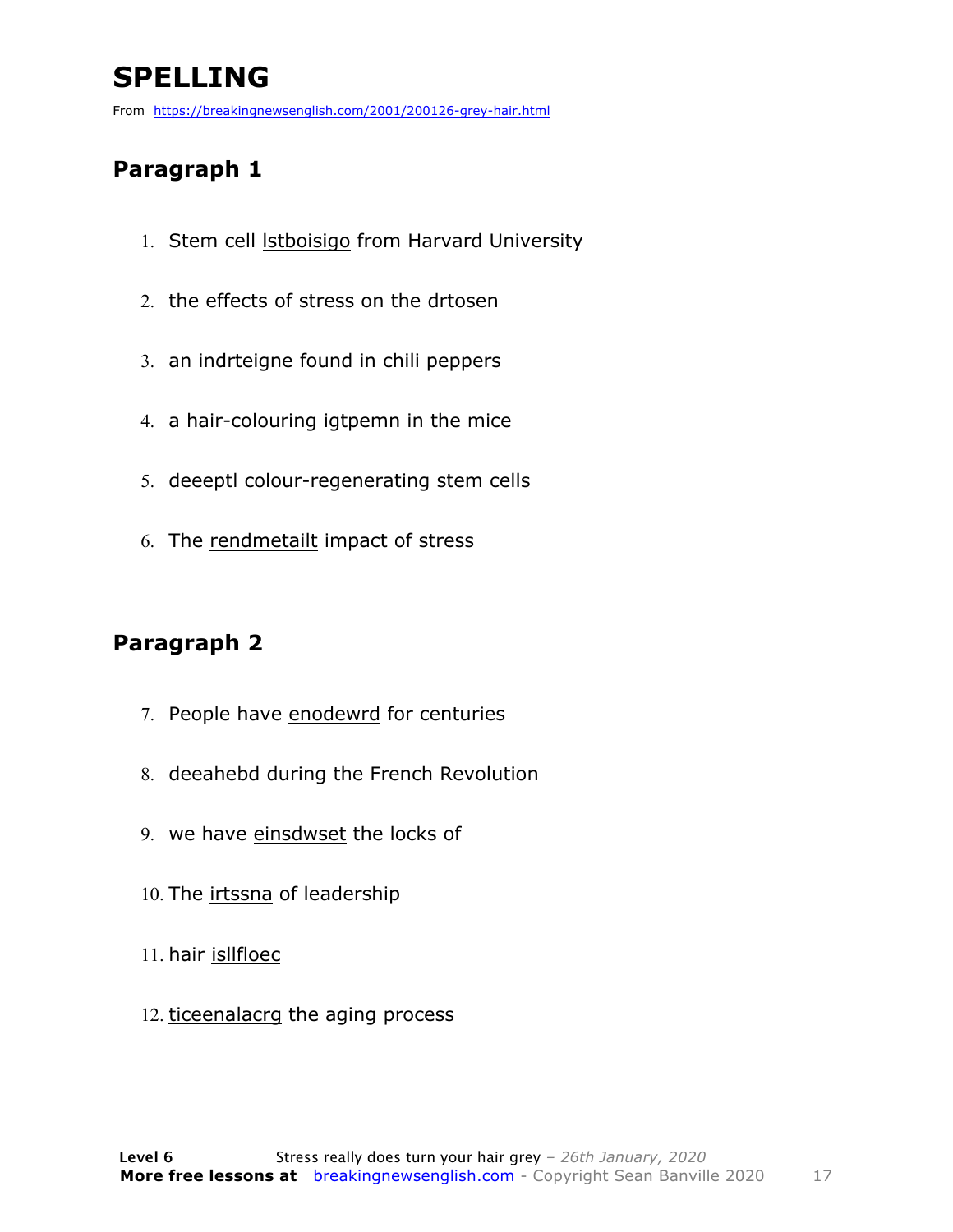### **PUT THE TEXT BACK TOGETHER**

From https://breakingnewsenglish.com/2001/200126-grey-hair.html

#### **Number these lines in the correct order.**

- ( ) ascertain the effects of stress on the rodents. The scientists injected the mice with an ingredient found in
- ( ) Queen Marie Antoinette's hair turned white the night before she was beheaded during the French Revolution in the late-
- ( ) least, in mice. Stem cell biologists from Harvard University in the USA conducted a series of tests on mice to
- ( ) eighteenth century. More recently, we have witnessed the locks of presidents and other world
- ( ) "The detrimental impact of stress that we discovered was beyond what I imagined."
- ( ) permanent." Worryingly, she hypothesised that stress could be responsible for accelerating the aging process.
- () leaders quickly lose color. The strains of leadership seem to go to the roots of things, especially hair
- $($ ) pigment in the mice to go into overdrive as a reaction to the stress and deplete colour-regenerating stem
- ( ) chili peppers that gives them their heat. The compound made the mice stressed. This caused a hair-colouring
- ( ) follicles. Professor Hsu said the loss of the pigment-regenerating stem cells cannot be
- ( ) cells. This caused the mice's hair to rapidly turn white. Lead researcher, Professor Ya-Chieh Hsu, said:
- ( *1* ) Scientists have discovered that stress is one factor in turning our hair grey, white or silver - at
- ( ) reversed. She said: "Once they're gone, you can't regenerate pigment any more. The damage is
- ( ) People have wondered for centuries about the link between stress and greying hair. It is believed that France's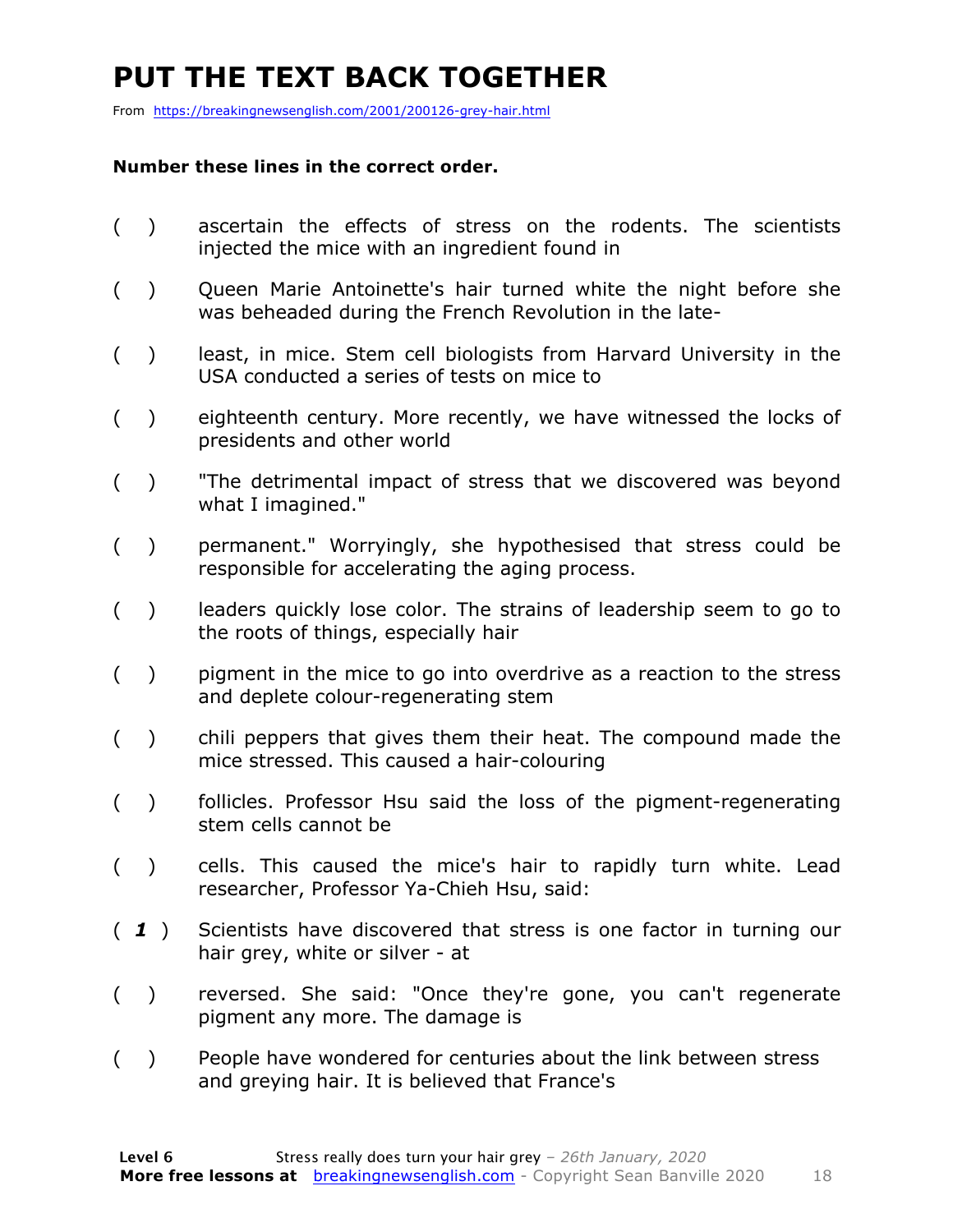#### **PUT THE WORDS IN THE RIGHT ORDER**

From https://breakingnewsenglish.com/2001/200126-grey-hair.html

1. one Scientists is discovered factor . that stress have

2. injected scientists mice ingredient . the with The an

3. a Go to stress . overdrive reaction into as

4. caused white . mice's the This to hair turn

5. that stress impact detrimental The discovered . we of

6. wondered the link . about People have for centuries

7. beheaded . night was before the white Turned she

8. to to Seem of things . the roots go

9. stem cannot cells The reversed . be pigment-regenerating

10. responsible . stress Worryingly, that she could be hypothesised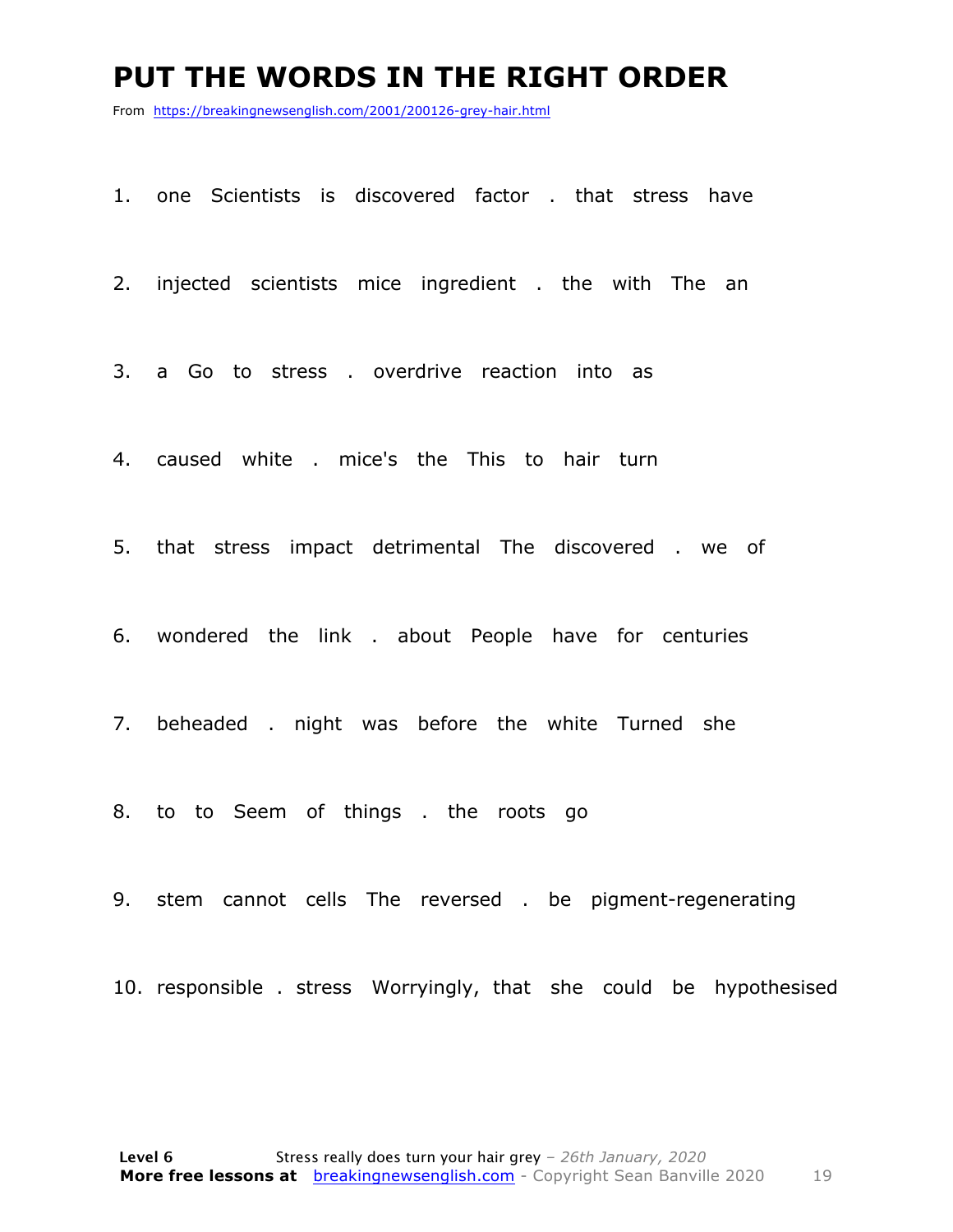### **CIRCLE THE CORRECT WORD (20 PAIRS)**

From https://breakingnewsenglish.com/2001/200126-grey-hair.html

Scientists have discovered that stress is *one / once* factor in turning our hair grey, white or silver - at *last / least*, in mice. Stem cell biologists from Harvard University in the USA conducted a *series / serial* of tests on mice to ascertain the *effects / affects* of stress on the rodents. The scientists injected the mice with an *ingredient / increment* found in chili peppers that gives them their *hot / heat*. The *compound / confound* made the mice stressed. This caused a hair-colouring pigment in the mice to go into *overtake / overdrive* as a reaction to the stress and deplete colour-regenerating stem cells. This caused the mice's hair to rapidly *move / turn* white. Lead researcher, Professor Ya-Chieh Hsu, said: "The detrimental impact of stress that we discovered was *beyond / behind* what I imagined."

People have *wondered / wandered* for centuries about the link between stress and greying hair. It is *belief / believed* that France's Queen Marie Antoinette's hair turned white the night before she was *headed / beheaded* during the French Revolution in the late-eighteenth century. More recently, we have *witnessed / trialled* the locks of presidents and other world leaders quickly lose color. The *stains / strains* of leadership seem to go to the roots of things, especially hair *follicles / icicles*. Professor Hsu said the loss of the pigment-regenerating stem cells cannot be *reserved / reversed*. She said: "Once they're gone, you can't *regenerate / regurgitate* pigment any more. The damage is *permanent / permafrost*." Worryingly, she hypothesised that stress could *be / have* responsible for accelerating the aging process.

#### **Talk about the connection between each pair of words in italics, and why the correct word is correct.**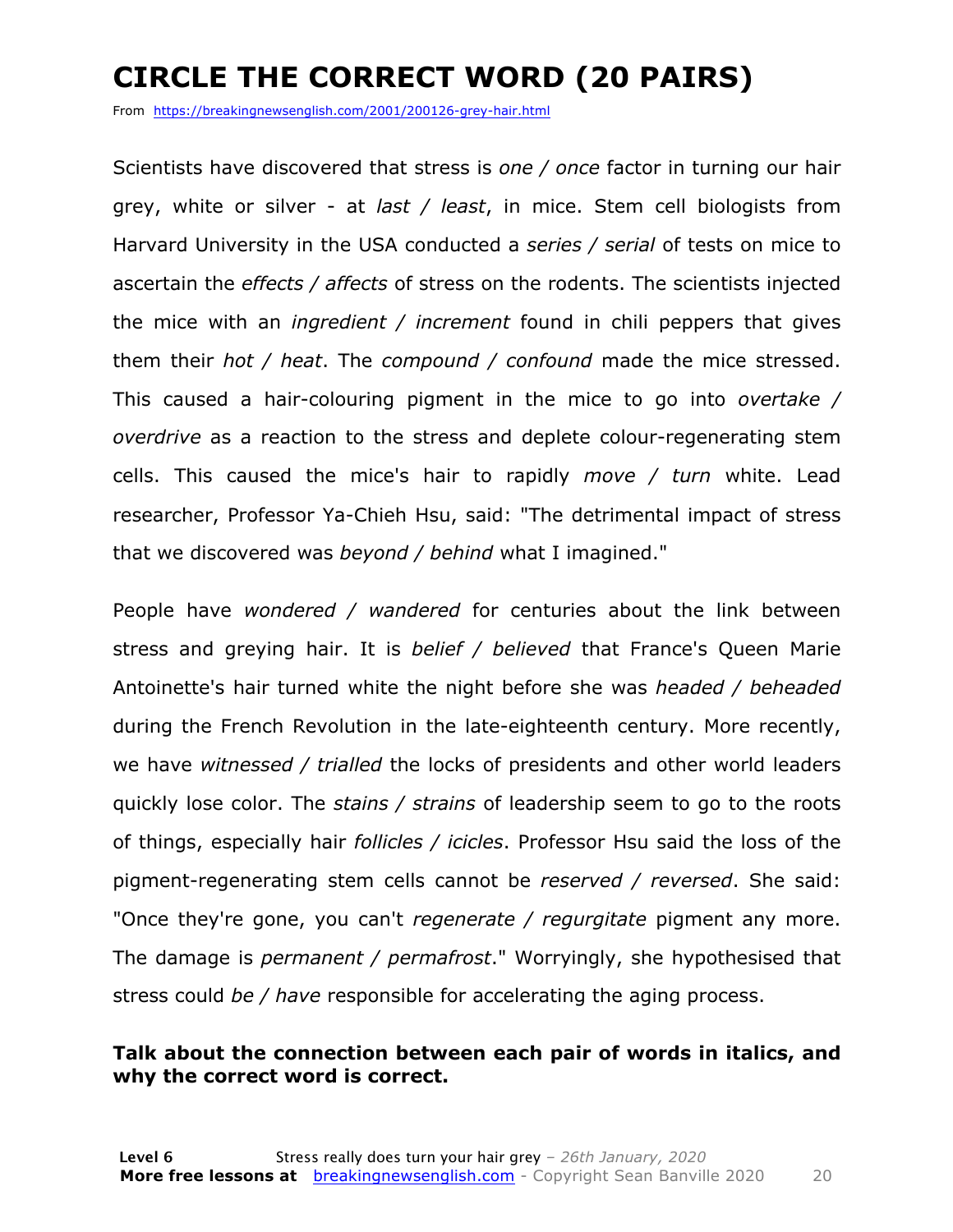### **INSERT THE VOWELS (a, e, i, o, u)**

From https://breakingnewsenglish.com/2001/200126-grey-hair.html

S c\_ **\_** n t\_s t s h\_v\_ d\_s c\_v\_r\_d t h\_t s t r\_s s \_s \_n\_ f\_c t\_r \_n t\_r n\_n g \_ **\_** r h\_ **\_** r g r\_y , w h\_t\_ \_r s\_l v\_r - \_t l\_ **\_** s t , \_n m\_c\_. S t\_m c\_l l b\_ **\_**  l\_g\_s t s f r\_m H\_r v\_r d U n\_v\_r s\_t y \_n t h\_ U S A c\_n d\_c\_ t \_ d \_ s\_r\_ **\_** s \_f t\_s t s \_n m\_c\_ t\_ \_s c\_r t \_ **\_** n t h\_ \_f f\_c t s \_f s t r\_s s \_n t h\_ r\_d\_n t s . T h\_ s c\_ **\_** n t\_s t s \_n j\_c t\_d t h\_ m\_c\_ w\_t h \_n \_n g r\_d\_ **\_** n t f\_ **\_** n d \_n c h\_l\_ p\_p p\_r s t h\_t g\_v\_s t h\_m t h\_ **\_** r h\_ **\_** t . T h\_ c\_m p\_ **\_** n d m\_d\_ t h\_ m\_c\_ s t r\_s s\_d . T h\_s c\_ **\_** s\_d \_ h\_ **\_** r - c\_l\_ **\_** r\_n g  $p\_g$  m\_n t \_n t h\_ m\_c\_ t\_ g\_ \_n t\_ \_v\_r d r\_v\_ \_s \_ r \_ **\_** c t\_ **\_** n t\_ t h\_ s t r\_s s \_n d d\_p l\_t\_ c\_l\_ **\_** r r\_g\_n\_r\_t\_n g s t\_m c\_l l s . T h\_s c\_ **\_** s \_ d t h\_ m\_c\_' s h\_ **\_** r t\_ r\_p\_d l y t\_r n w h\_t\_. L\_ **\_** d r\_s\_ **\_** r c h\_r , P r\_f\_s s\_r Y\_ - C h\_ **\_** h H s\_, s\_ **\_** d : " T h\_ d\_t r\_m\_n t\_l \_m p\_c t \_f s t r\_s s t h\_t w\_  $d$  s c\_v\_r\_d  $w$  s  $b$  y\_n d  $w$  h\_t I \_m\_g\_n\_d . "

P \_ **\_** p l\_ h\_v\_ w\_n d\_r\_d f\_r c\_n t\_r\_ **\_** s \_b\_ **\_** t t h\_ l\_n k b\_t w\_ **\_** n s t r\_s s \_n d g r\_y\_n g h\_ **\_** r . I t \_s b\_l\_ **\_** v\_d t h\_t F r\_n c\_' s Q\_ **\_ \_** n M\_r\_ **\_** A n t\_ **\_**  n\_t t\_' s h\_ **\_** r t\_r n\_d w h\_t\_ t h\_ n\_g h t b\_f\_r\_ s h\_ w\_s b\_h\_ **\_** d\_d d\_r\_n g t h\_ F r\_n c h R\_v\_l\_t\_ **\_** n \_n t h\_ l\_t\_ - \_ **\_** g h t\_ **\_** n t h c\_n t\_r y . M\_r\_ r\_c\_n t l y , w\_ h\_v\_ w\_t n\_s s\_d t h\_ l\_c k s \_f p r\_s\_d\_n t s \_n d \_t h\_r w\_r l d l\_ **\_** d\_r s q\_ **\_** c k l y l\_s\_ c\_l\_r . T h \_ s t r\_ **\_** n s \_f l\_ **\_** d\_r s h\_p s\_ **\_** m t\_ g\_ t\_ t h\_ r \_ **\_** t s \_f t h\_n g s , \_s p\_c\_ **\_** l l y h\_ **\_** r f\_l l\_c l\_s . P r\_f\_s s\_r H s\_ s\_ **\_** d t h\_ l\_s s \_f t h\_ p\_g m\_n t r\_g\_n\_r\_t\_n g s t\_m c\_l l s c\_n n\_t b\_ r\_v\_r s\_d . S h\_ s\_ **\_** d : " O n c\_ t h\_y ' r\_ g\_n\_, y\_ **\_** c\_n ' t  $r_g$ \_n\_r\_t\_  $p_g$  m\_n t \_n y m\_r\_. T h\_ d\_m\_g\_ \_s p\_r m\_n\_n t . " W\_r r y\_n g l y , s h\_ h y p\_t h\_s\_s\_d t h\_t s t r\_s s c\_ **\_** l d b\_ r\_s p\_n s\_b l\_ f\_r \_c c\_l\_r\_t\_n g t  $h_{-}$   $g_{-}n$  g p r  $c_{-}$ s s .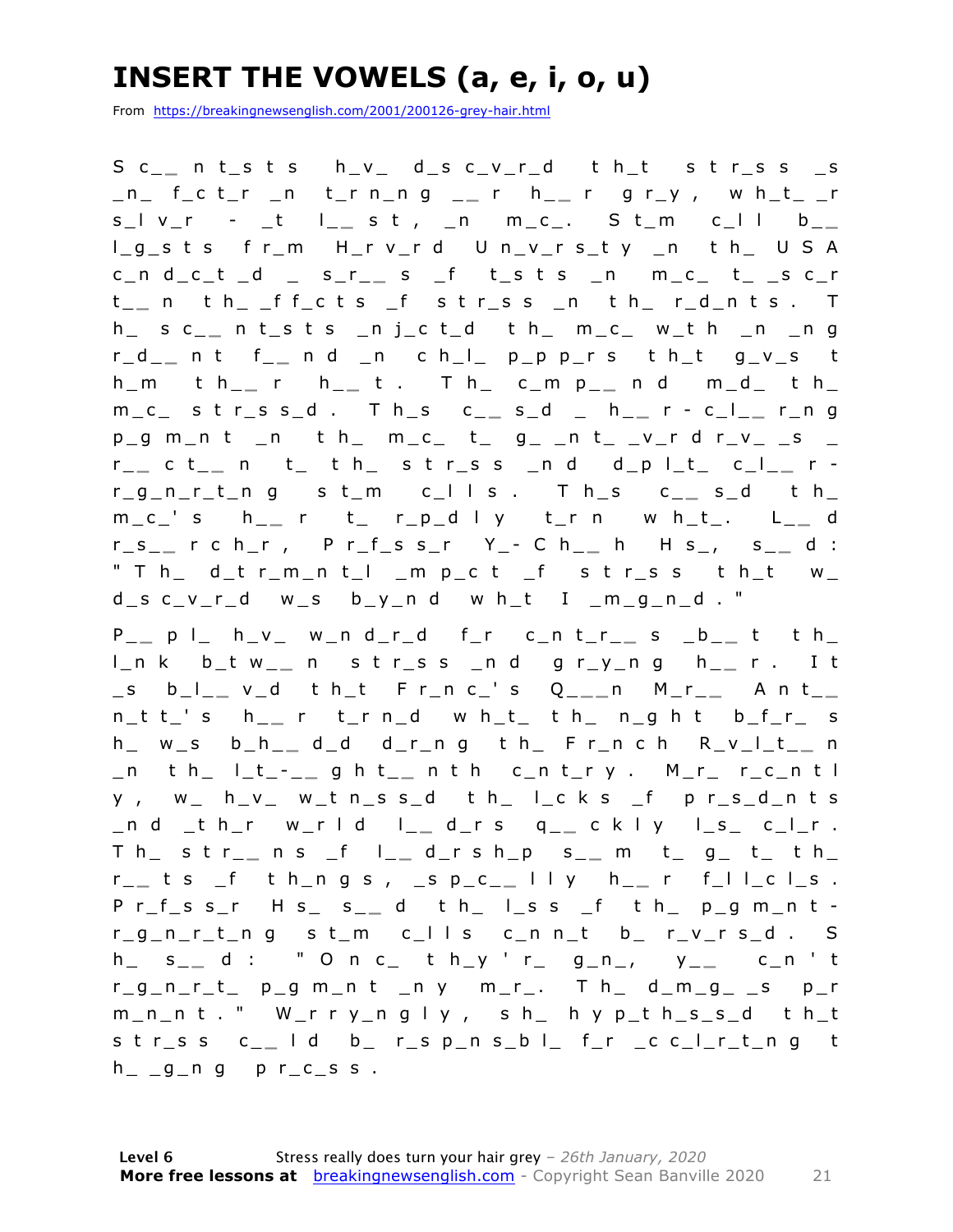#### **PUNCTUATE THE TEXT AND ADD CAPITALS**

From https://breakingnewsenglish.com/2001/200126-grey-hair.html

scientists have discovered that stress is one factor in turning our hair grey white or silver at least in mice stem cell biologists from harvard university in the usa conducted a series of tests on mice to ascertain the effects of stress on the rodents the scientists injected the mice with an ingredient found in chili peppers that gives them their heat the compound made the mice stressed this caused a haircolouring pigment in the mice to go into overdrive as a reaction to the stress and deplete colourregenerating stem cells this caused the mices hair to rapidly turn white lead researcher professor yachieh hsu said the detrimental impact of stress that we discovered was beyond what i imagined

people have wondered for centuries about the link between stress and greying hair it is believed that frances queen marie antoinettes hair turned white the night before she was beheaded during the french revolution in the lateeighteenth century more recently we have witnessed the locks of presidents and other world leaders quickly lose color the strains of leadership seem to go to the roots of things especially hair follicles professor hsu said the loss of the pigmentregenerating stem cells cannot be reversed she said once theyre gone you cant regenerate pigment any more the damage is permanent worryingly she hypothesised that stress could be responsible for accelerating the aging process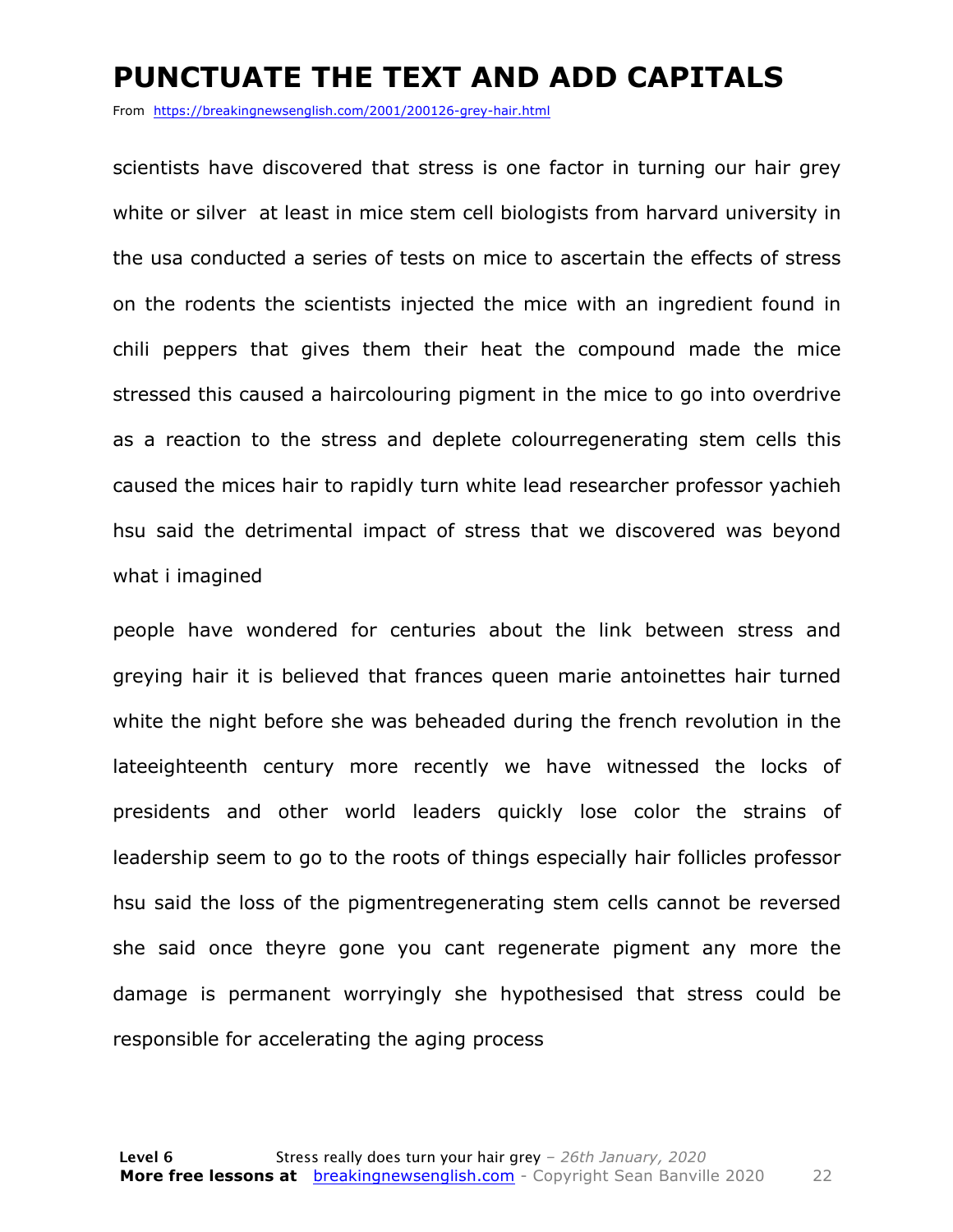### **PUT A SLASH ( / ) WHERE THE SPACES ARE**

From https://breakingnewsenglish.com/2001/200126-grey-hair.html

Scientistshavediscoveredthatstressisonefactorinturningourhairgre y,whiteorsilver-atleast,inmice.StemcellbiologistsfromHarvardUn iversityintheUSAconductedaseriesoftestsonmicetoascertaintheeffe ctsofstressontherodents.Thescientistsinjectedthemicewithaningred ientfoundinchilipeppersthatgivesthemtheirheat.Thecompoundmad ethemicestressed.Thiscausedahair-colouringpigmentinthemicetog ointooverdriveasareactiontothestressanddepletecolour-regenera tingstemcells.Thiscausedthemice'shairtorapidlyturnwhite.Leadrese archer,ProfessorYa-ChiehHsu,said:"Thedetrimentalimpactofstresst hatwediscoveredwasbeyondwhatIimagined."Peoplehavewonderedf orcenturiesaboutthelinkbetweenstressandgreyinghair.Itisbelievedt hatFrance'sQueenMarieAntoinette'shairturnedwhitethenightbefore shewasbeheadedduringtheFrenchRevolutioninthelate-eighteenthc entury.Morerecently,wehavewitnessedthelocksofpresidentsandoth erworldleadersquicklylosecolour.Thestrainsofleadershipseemtogot otherootsofthings,especiallyhairfollicles.ProfessorHsusaidthelossof thepigment-regeneratingstemcellscannotbereversed.Shesaid:"On cethey'regone,youcan'tregeneratepigmentanymore.Thedamageisp ermanent."Worryingly,shehypothesisedthatstresscouldberesponsi bleforacceleratingtheagingprocess.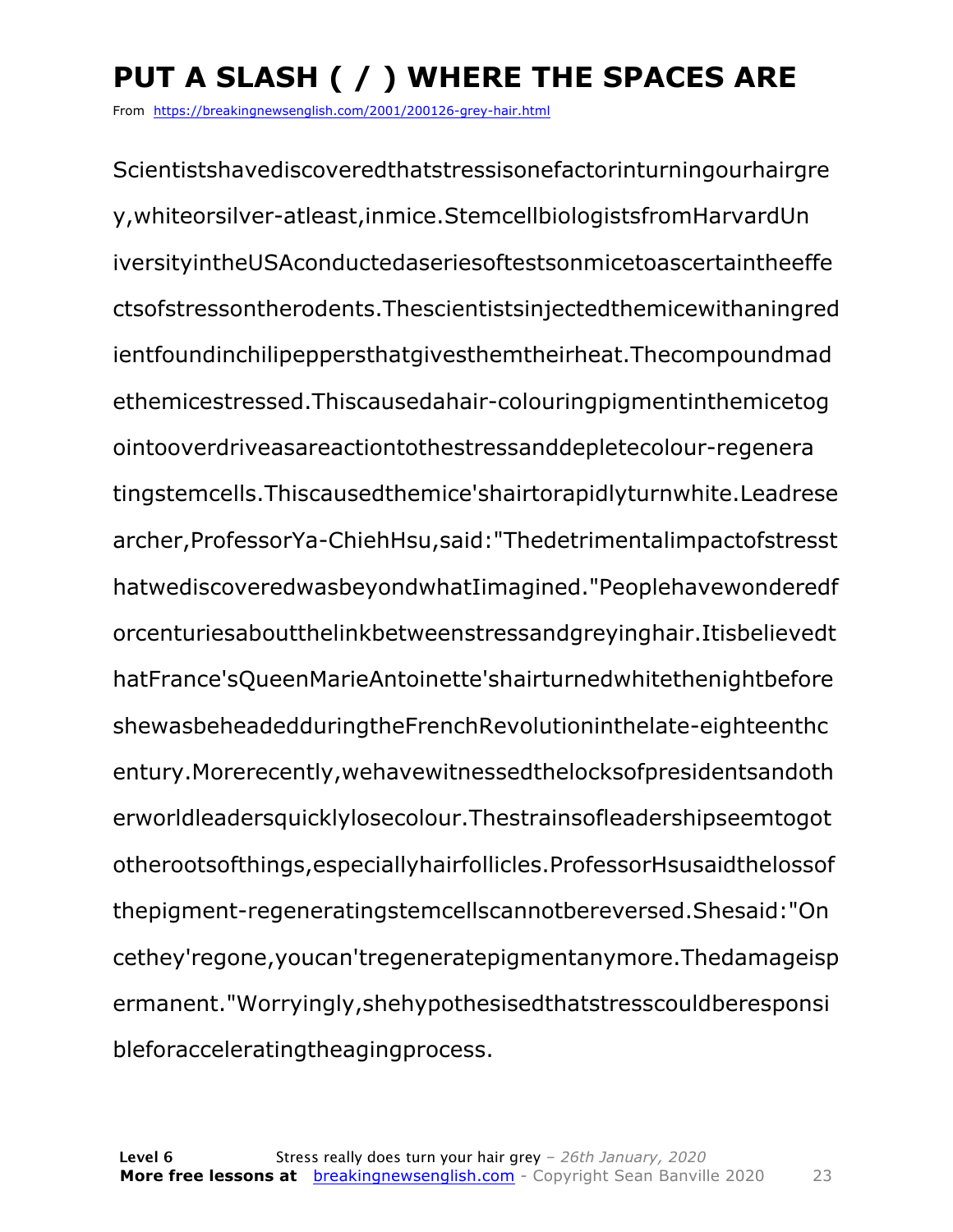### **FREE WRITING**

From https://breakingnewsenglish.com/2001/200126-grey-hair.html

Write about grey hair for 10 minutes. Comment on your partner's paper.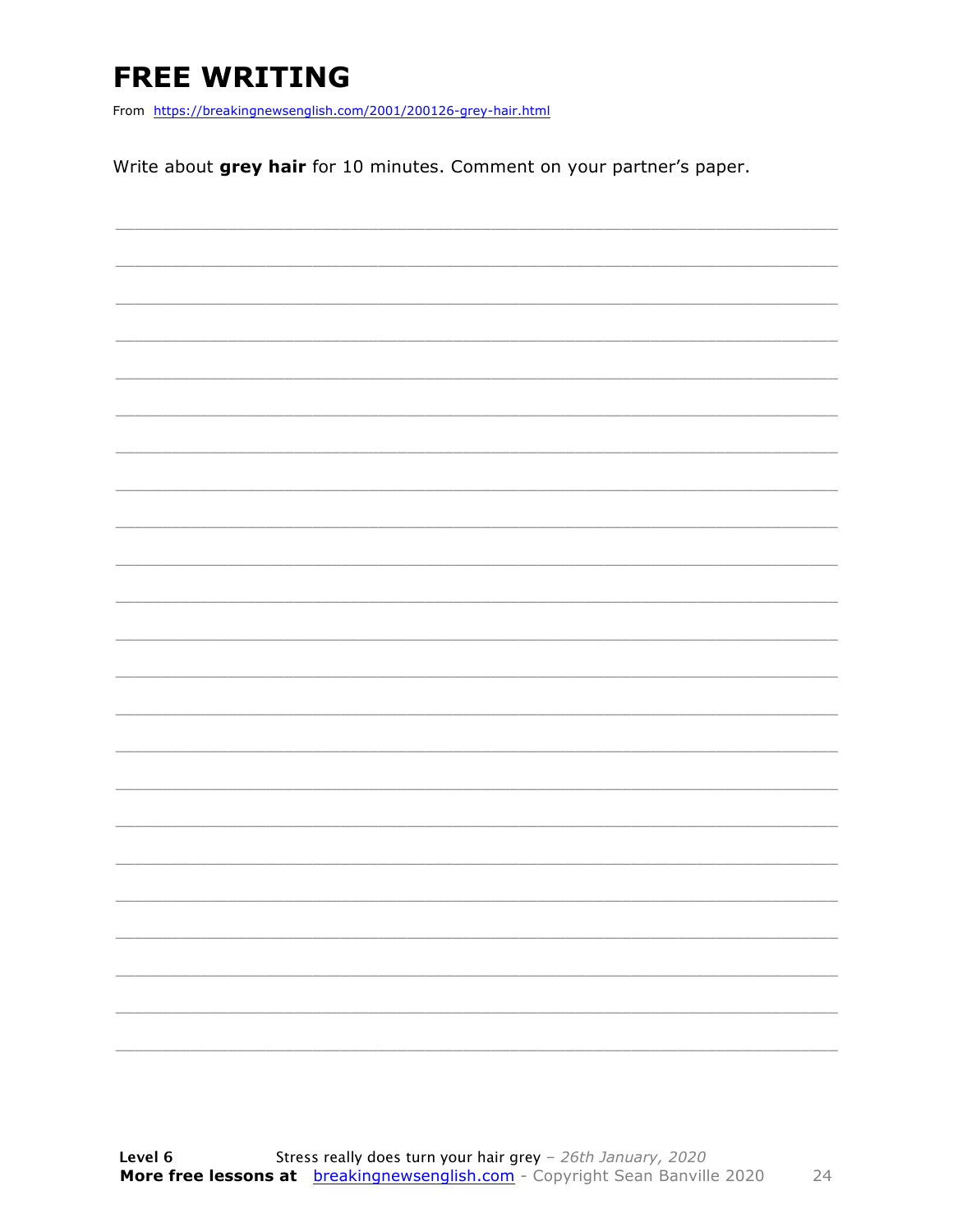### **ACADEMIC WRITING**

From https://breakingnewsenglish.com/2001/200126-grey-hair.html

Humans would lead better lives if they had no hair at all. Discuss.

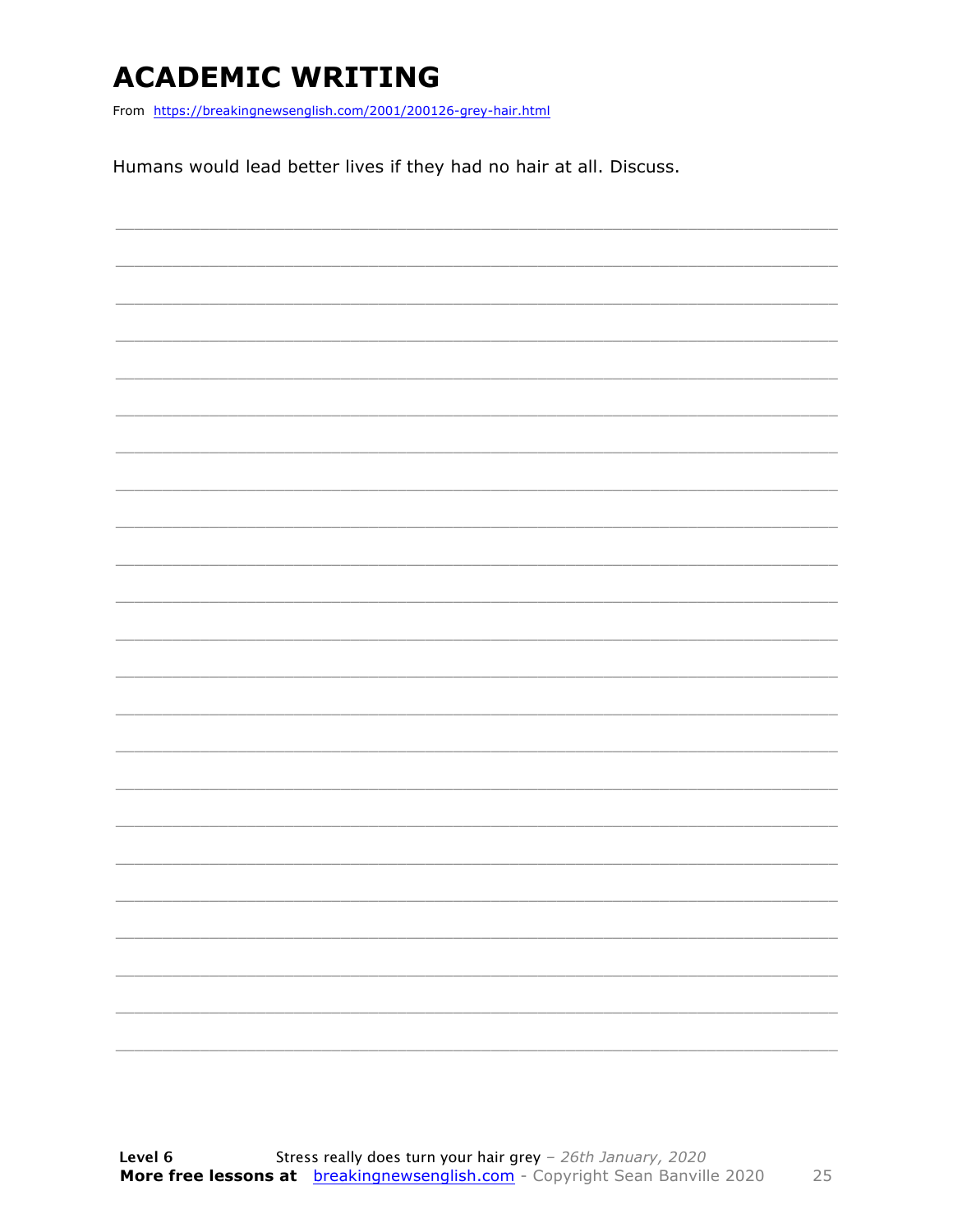### **HOMEWORK**

**1. VOCABULARY EXTENSION:** Choose several of the words from the text. Use a dictionary or Google's search field (or another search engine) to build up more associations / collocations of each word.

**2. INTERNET:** Search the Internet and find out more about this news story. Share what you discover with your partner(s) in the next lesson.

**3. GREY HAIR:** Make a poster about grey hair. Show your work to your classmates in the next lesson. Did you all have similar things?

**4. NO HAIR:** Write a magazine article about everyone getting rid of their hair to save time, money and stress. Include imaginary interviews with people who are for and against this.

Read what you wrote to your classmates in the next lesson. Write down any new words and expressions you hear from your partner(s).

**5. WHAT HAPPENED NEXT?** Write a newspaper article about the next stage in this news story. Read what you wrote to your classmates in the next lesson. Give each other feedback on your articles.

**6. LETTER:** Write a letter to an expert on grey hair. Ask him/her three questions about it. Give him/her three of your opinions on hair. Read your letter to your partner(s) in your next lesson. Your partner(s) will answer your questions.